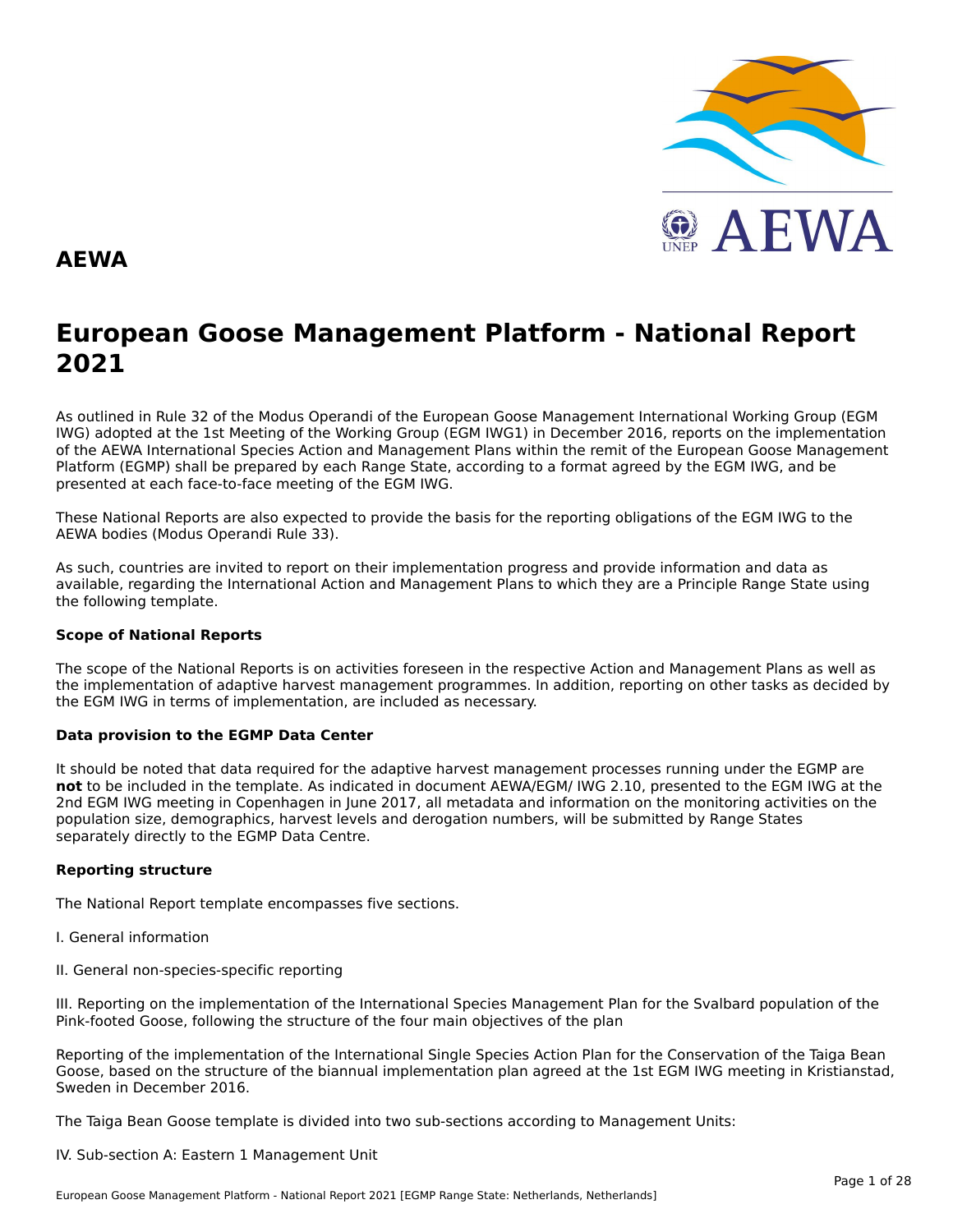V. Sub-section B: Western and Central Management Units

**Please note that country-specific questions are indicated (see bold text in square brackets under the questions)** and only need to be answered by the respective countries.

#### **Deadline for submission**

The final deadline for submission of the National Reports to the Secretariat is set for **Friday 30 April 2021.**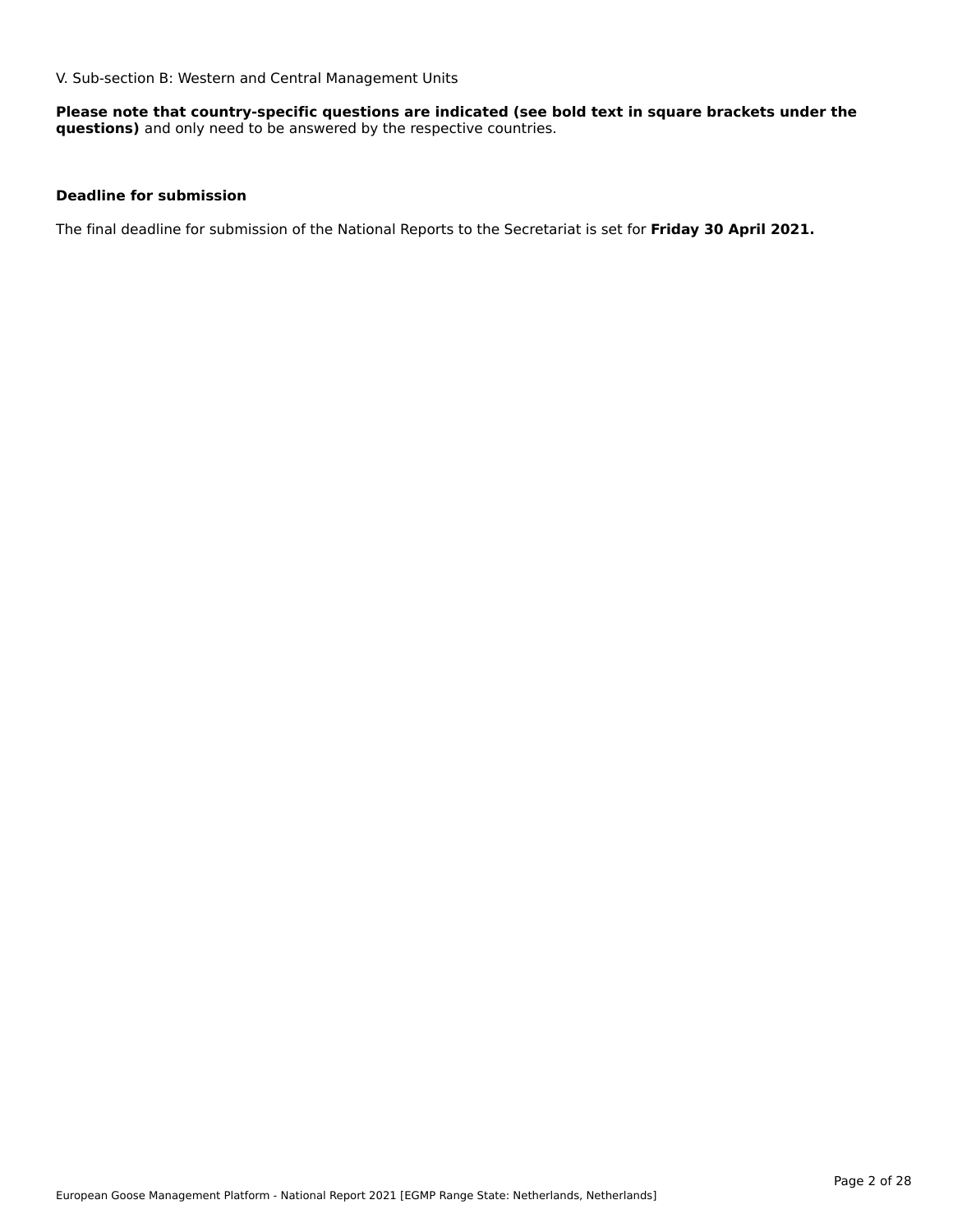#### **I. General information**

#### **To be completed by all Range States**

Name of reporting country ››› The Netherlands

### **Designated National EGMP Administrative Authority**

Full name of the institution ››› Ministry of Agriculture, Nature and Food Quality

Name and title of the head of institution››› Minister Carola Schouten

Mailing address - Street and number ›››

P.O. Box››› 20401

Postal code ››› 2500 EK

City ››› Den Haag

**Country** ››› the Netherlands

Telephone

E-mail›››

Website››› https://www.rijksoverheid.nl/ministeries/ministerie-van-landbouw-natuur-en-voedselkwaliteit

#### **Designated National Government Representative (NGR) for EGMP matters**

Name and title of the NGR ››› Wilmar Remmelts

Affiliation (institution, department) ››› Ministry of Agriculture, Nature and Food Quality

Mailing address - Street and number ››› P.O. Box 204012500 EK Den Haagthe Netherlands

P.O. Box››› P.O. Box 20401

Postal code››› 2500 EK

City ››› Den Haag

**Country** ››› the Netherlands

Telephone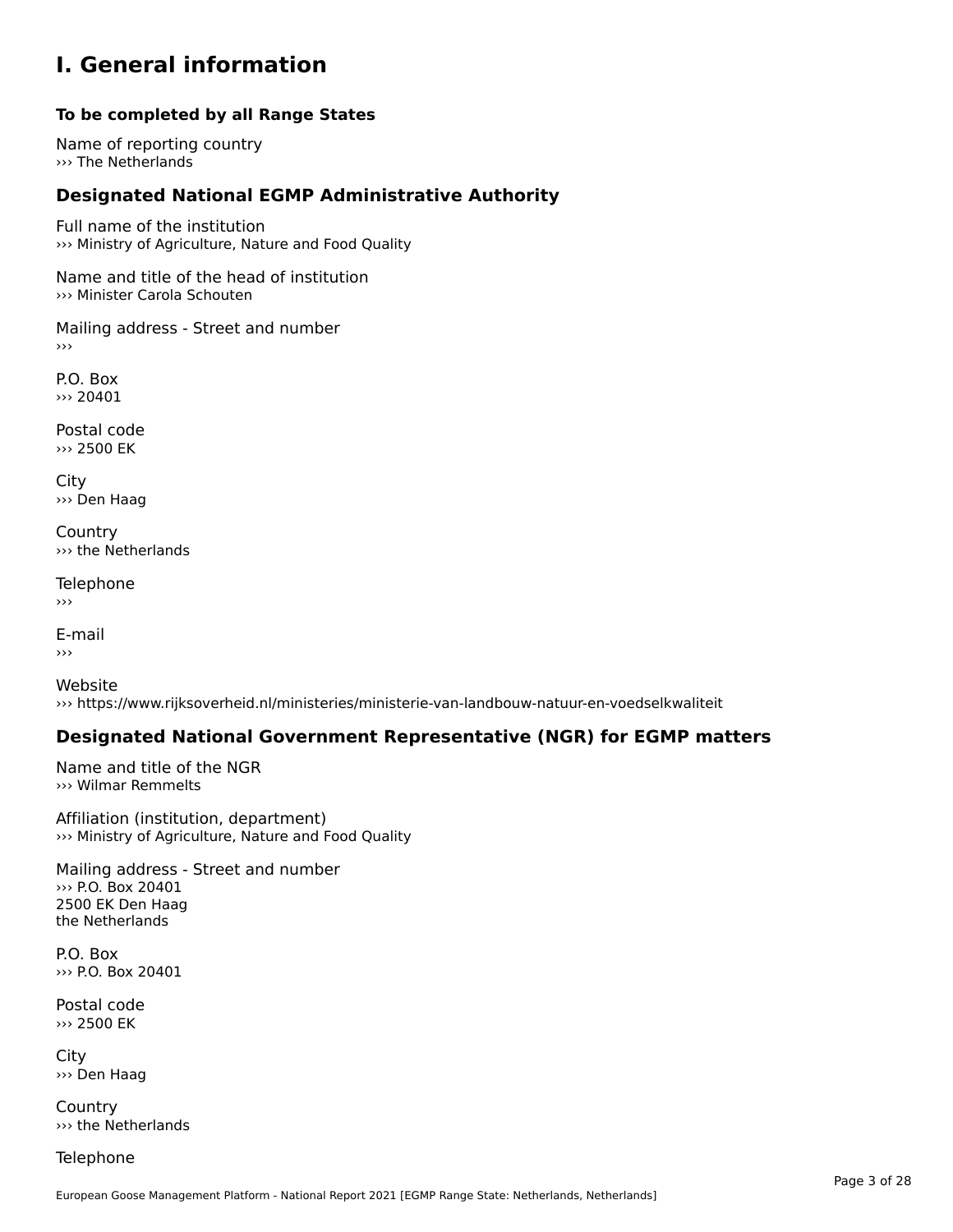››› +31 6 38825338

E-mail ››› w.j.remmelts@minlnv.nl

Website ››› https://www.rijksoverheid.nl/ministeries/ministerie-van-landbouw-natuur-en-voedselkwaliteit

#### **Additional designated National Government Representative (NGR) for EGMP matters (if available)**

Name and title of the NGR ››› Gerben Mensink

Affiliation (institution, department) ››› Provincie Friesland

Mailing address - Street and number

P.O. Box››› Postbus 20120

Postal code ››› 8900 HM

City ››› Leeuwarden

**Country** ››› the Netherlands

Telephone ››› +31 6 15488725

E-mail››› g.mensink@fryslan.frl

Website››› www.fryslan.nl

### **Designated National Expert (NE) for EGMP matters**

Name and title of the NE ››› Kees Koffijberg

Affiliation (institution, department)››› Sovon

Mailing address - Street and number

P.O. Box››› Postbus 6521

Postal code ››› 6503 GA

City ››› Nijmegen

**Country** ››› The Netherlands

Telephone  $\rightarrow$  +31 6 82430558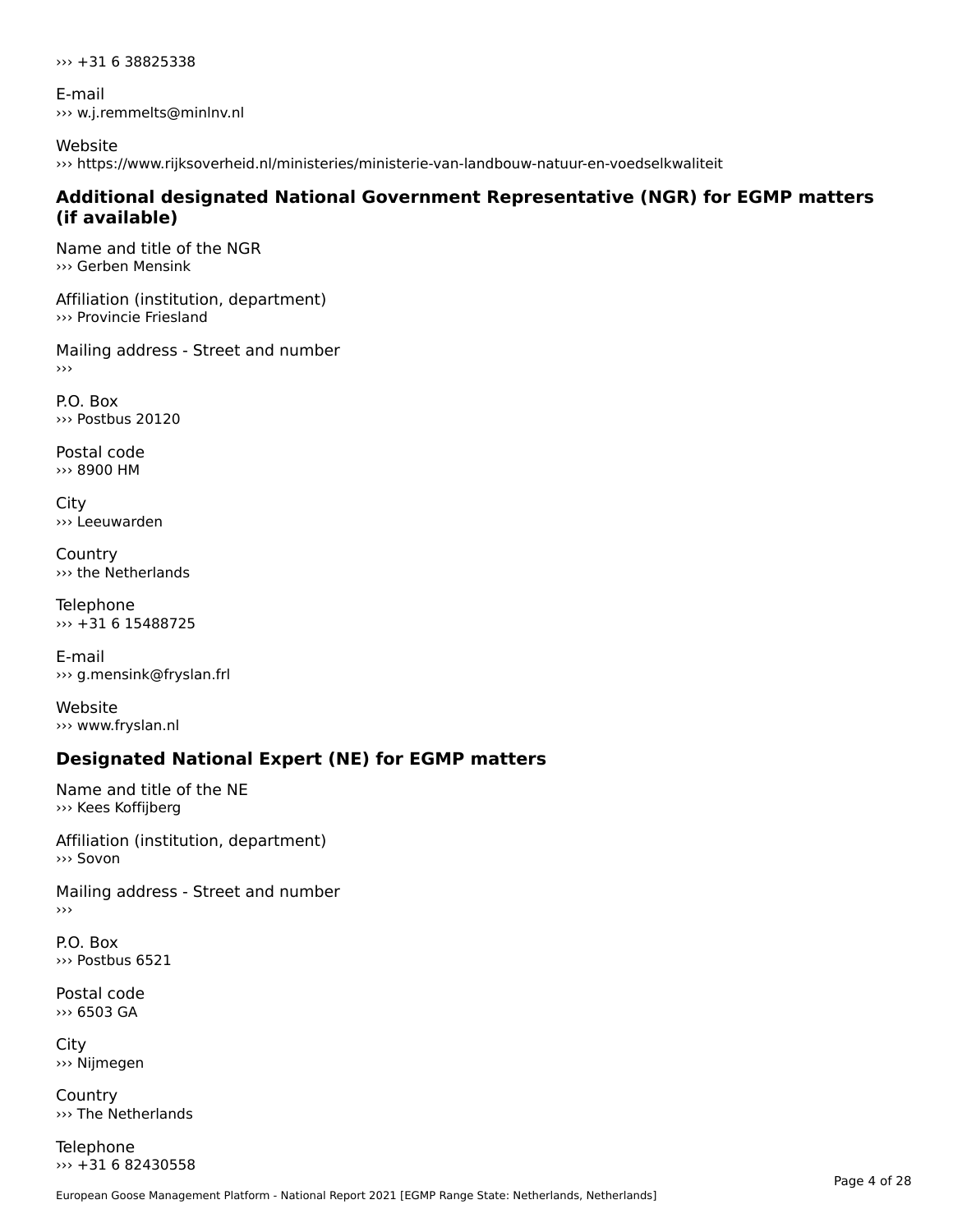E-mail››› Kees.Koffijberg@sovon.nl

Website››› www.sovon.nl

### **Additional designated National Expert (NE) for EGMP matters (if available)**

Name and title of the NE ›››Affiliation (institution, department) Mailing address - Street and number  $\rightarrow$   $>$ P.O. Box ›››Postal code›››City ااب<br><< **Country**  $\rightarrow$   $>$ Telephone ›››E-mail›››

Website›››

#### **Other relevant institutions/entities/individual experts that have contributed to this report**report

Please insert information on any other relevant institutions/entities/individual experts that have continuated to this report

### **Additional information and comments (optional)**

Please insert additional information and comments ›››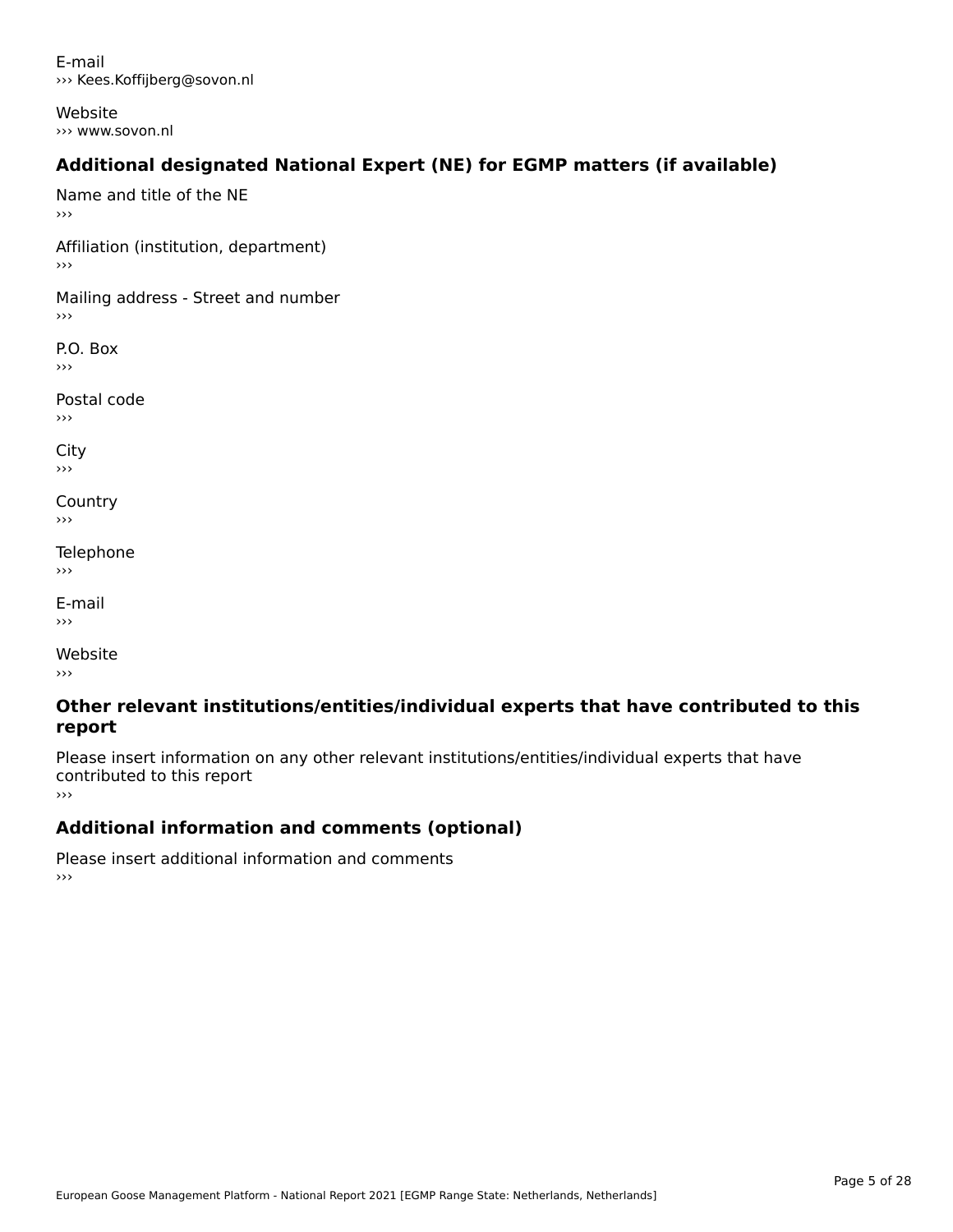#### **II. General non-species-specific reporting**

#### **To be completed by all Range States**

II.1. Are you monitoring the level of agricultural conflict (damage, complaints) with geese in your country n.i. Are you monitoring the lever or agricultural connict (damage, complaints) with g<br>on national (centralized for the entire country), regional(sub-national) or local level?

(PfG ISMP p.33, Objective II  $(4+5)$ ) Please select only one option ☑ Yes**☑ Yes**<br>□ No □ No<br>□ Not relevant

Please indicate the level:

Possibility for multiple options  $\Box$  National (centralized for the entire country)  $\Box$  Regional (sub-national) ☑ Local

#### **National (centralized for the entire country) monitoring**

Please provide details on the national monitoring methods, units, frequency and the coverage

Are these national activities species-specific? ∩ne enese national activity<br>Please select only one option ☐ No $\Box$  No

Please list the species

›››

#### **Regional (sub-national) monitoring**

Please provide details on the regional monitoring methods, units, frequency and the coverage

Are these regional activities species-specific? ∩ne these regional activ<br>Please select only one option □ Yes<br>□ No

Please list the species ›››

### **Local monitoring**

Please provide details on the local monitoring methods, units, frequency and the coverage ››› Farmers report damage to National Fauna Fund (Bij 12) .

They send an assessor to measure the crop damage and assess the damage per species. They send an assessor to measure the crop damage and assess the damage per species.<br>100% coveridge in accomodation areas. outside the accommodation areas it depends on the farmer reporting the damage and on the analysis of the assessor.

Are these local activities species-specific? Please select only one option☑ Yes☐ No

Please list the species ››› Greylag Goose Whote Fronted Goose Barnacle GooseBarnacle Goose<br>Pink-Footed Goose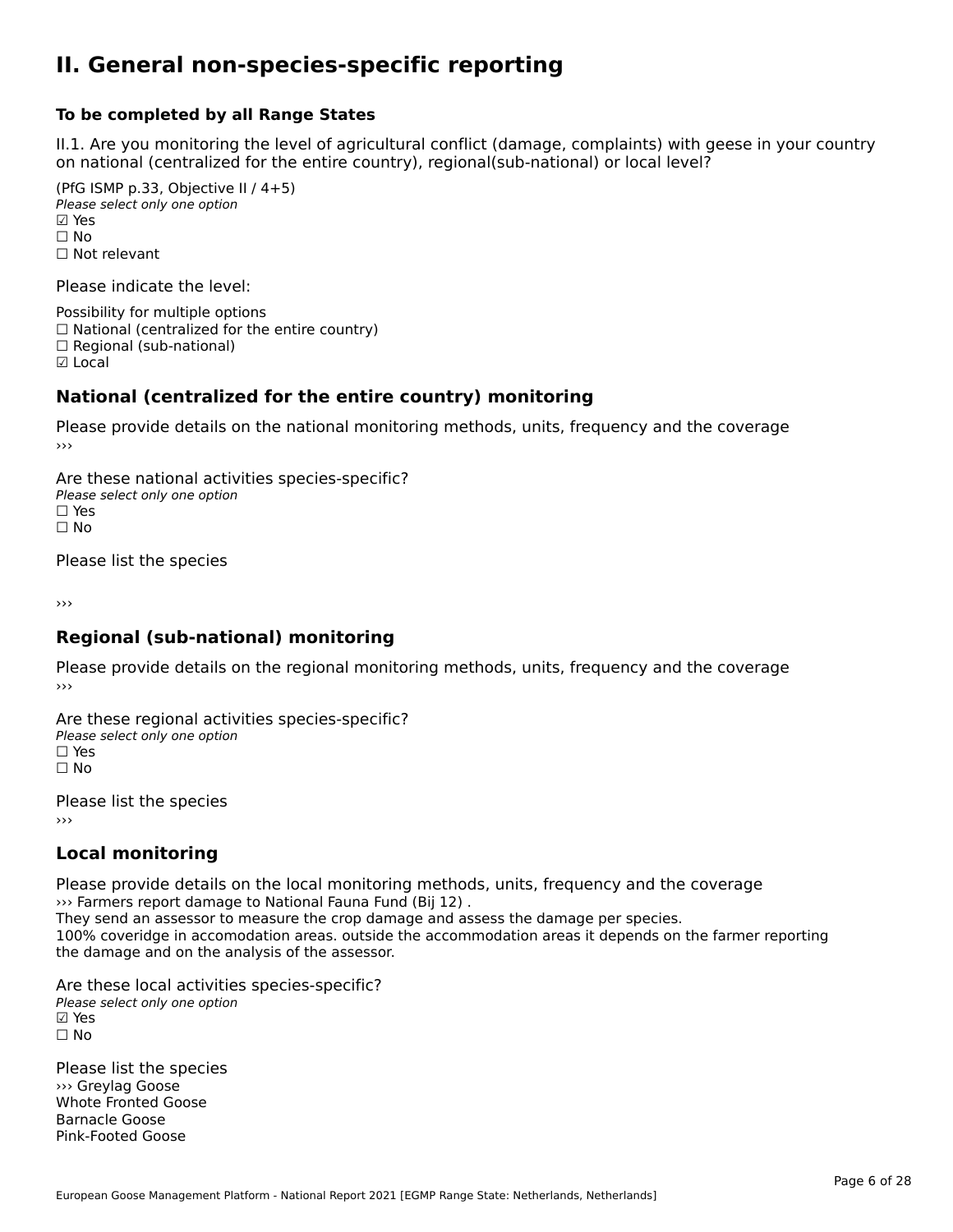Please explain the reasons›››

Please explain the reasons ›››

II.2. What management measures does your country apply to manage agricultural conflicts related to

(PfG ISMP p. 33, Objective II  $/$  4+5)

Possibility for multiple options

 $\Box$  No agricultural conflict related to geese has been recorded in my country

 $\Box$  No management measures are applied to manage agricultural conflicts related to geese

☑ Compensation schemes (payments to farmers for losses e.g. crop damage)

ച്ച compensation schemes (payments to ramiers for losses e.g. crop damage)<br>□ Subsidy schemes (payments to support farmers to provide for/tolerate geese on their land, replacing agricultural use)

use)<br>☑ Scaring schemes or other preventive measures designed to actively keep geese away from farmland

 $\boxtimes$  Designation of goose foraging areas (accommodation areas)

ය Designation of goose foraging areas (accommodation areas)<br>☑ Derogation shooting to keep geese away from sensitive crops and to reduce population size

☑ Any other management measures to alleviate agricultural conflict

#### **No management measures are applied**

Please explain the reasons ›››

#### **Compensation schemes (payments to farmers for losses e.g. crop damage)**

Please indicate the level at which the schemes are applied

Possibility for multiple options rossibility for multiple options<br>□ National (centralized for the entire country) □ National (centralized io<br>☑ Regional (sub-national) ☐ Local

Please explain how the damage (yield loss) is determined ››› per kg dry matter

Are these schemes species-specific?

∩ne these senemes spe<br>Please select only one option

☑ No

Please provide details on the species-specific measures ›››

Please provide any other details (e.g. results), if available ›››

#### Please explain the reasons

››› The species concerned are Greylag geese, White fronted and Barnacle Geese. Only in the North there is where species concerned are Greylay geese, while nonced and barnacle Geese. Only in the North there is<br>damage by Pink Footed Geese and some Tundra Bean Goose. These species often occur in mixed groups so damage cannot be related to one species. Compensation is per damage.

Is the effectiveness of this scheme evaluated?

Please select only one option

☑ Yes

☐ No

#### Please provide details on the evaluation of effectiveness

››› Data of monthly goose counts are used to assess the use of accomodation areas and also look into trends in numbers before and after designation. For this purpose, goose counters (volunteers) are asked to map In humbers before and after designation. For this purpose, goose counters (volunteers) are asked to hidp<br>goose flocks precisely, by using an app (Avimap) available for fieldwork in the waterbird monitoring scheme. plan.plan.

Please provide any other details (e.g. results), if available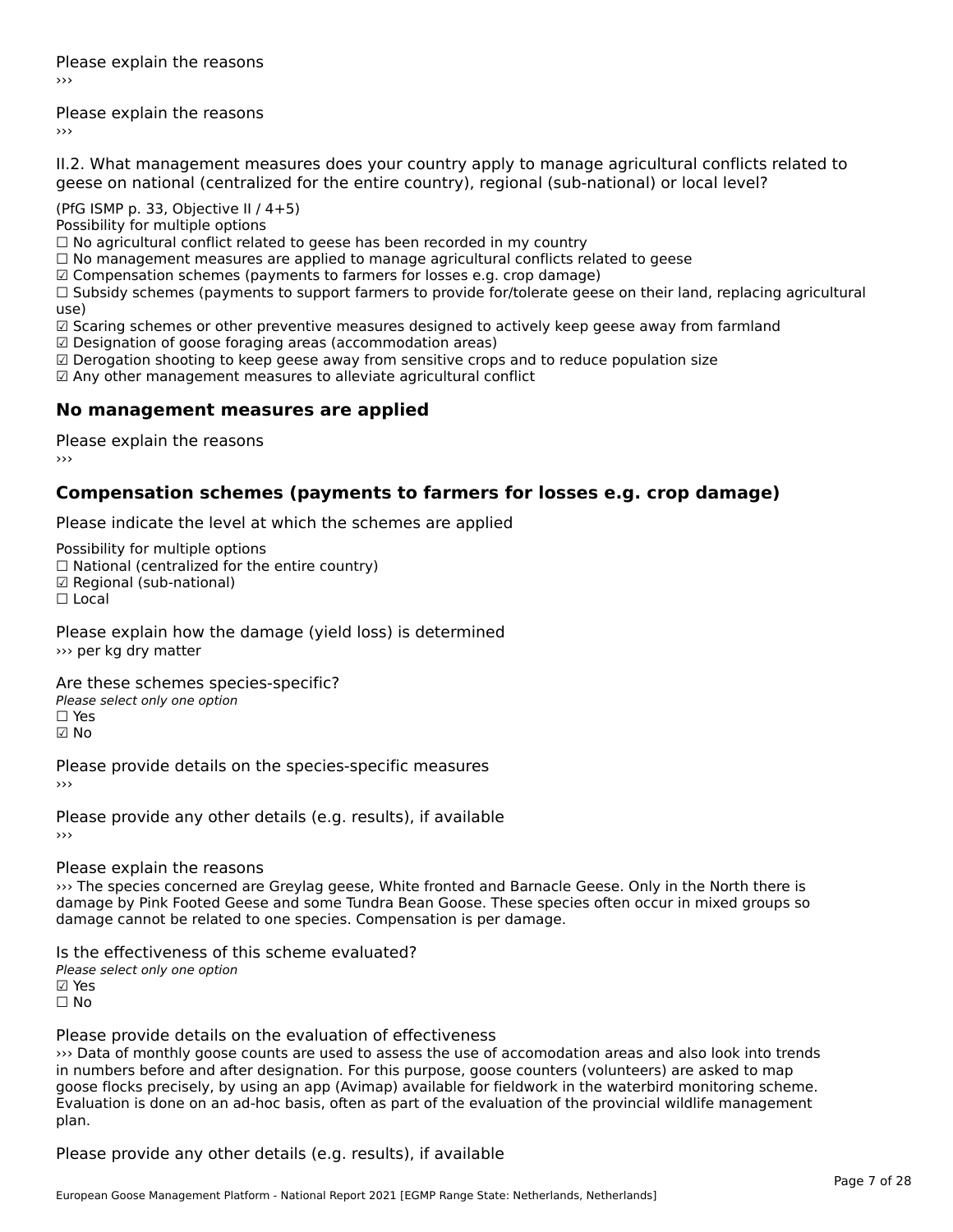›››

Please explain the reasons›››

#### **Subsidy schemes (payments to support farmers to provide for/tolerate geese on their land, replacing agricultural use)**land, replacing agricultural use)

Please indicate the level at which subsidy schemes are provided

Possibility for multiple options ™assibility for multiple options<br>□ National (centralized for the entire country) □ National (centralized io<br>□ Regional (sub-national) ☐ Local

Please provide details on the subsidy schemes

Are these schemes species-specific? ric criese serientes spec<br>Please select only one option ☐ Yes☐ No

Please provide details on the species-specific measures

Please provide any other details (e.g. results) if available

Please explain the reasons›››

Is the effectiveness of this scheme evaluated?Please select only one option ☐ Yes☐ No

Please provide details on the evaluation of effectiveness

Please provide any other details (e.g. results) if available

Please explain the reasons

#### **Scaring schemes or other preventive measures designed to actively keep geese away from farmland**

Please indicate the level of the schemes

Possibility for multiple options

- rossibility for multiple options<br>□ National (centralized for the entire country)
- □ National (centralized io<br>☑ Regional (sub-national)
- ⊠ Regio<br>☑ Local

Please provide details on the scaring schemes or other preventive measures ››› It is obligatory to scare geese twice per week in combination with derogation shooting. Additional, nonwhichs dungatory to scare geese twice per week<br>lethal, measures are up to the individual farmer.

Is the effectiveness of this scheme evaluated?Please select only one option☑ Yes☐ No

Please provide details on the evaluation of effectiveness ››› Evaluation is done on an ad-hoc basis, often as part of the evaluation of the provincial wildlife management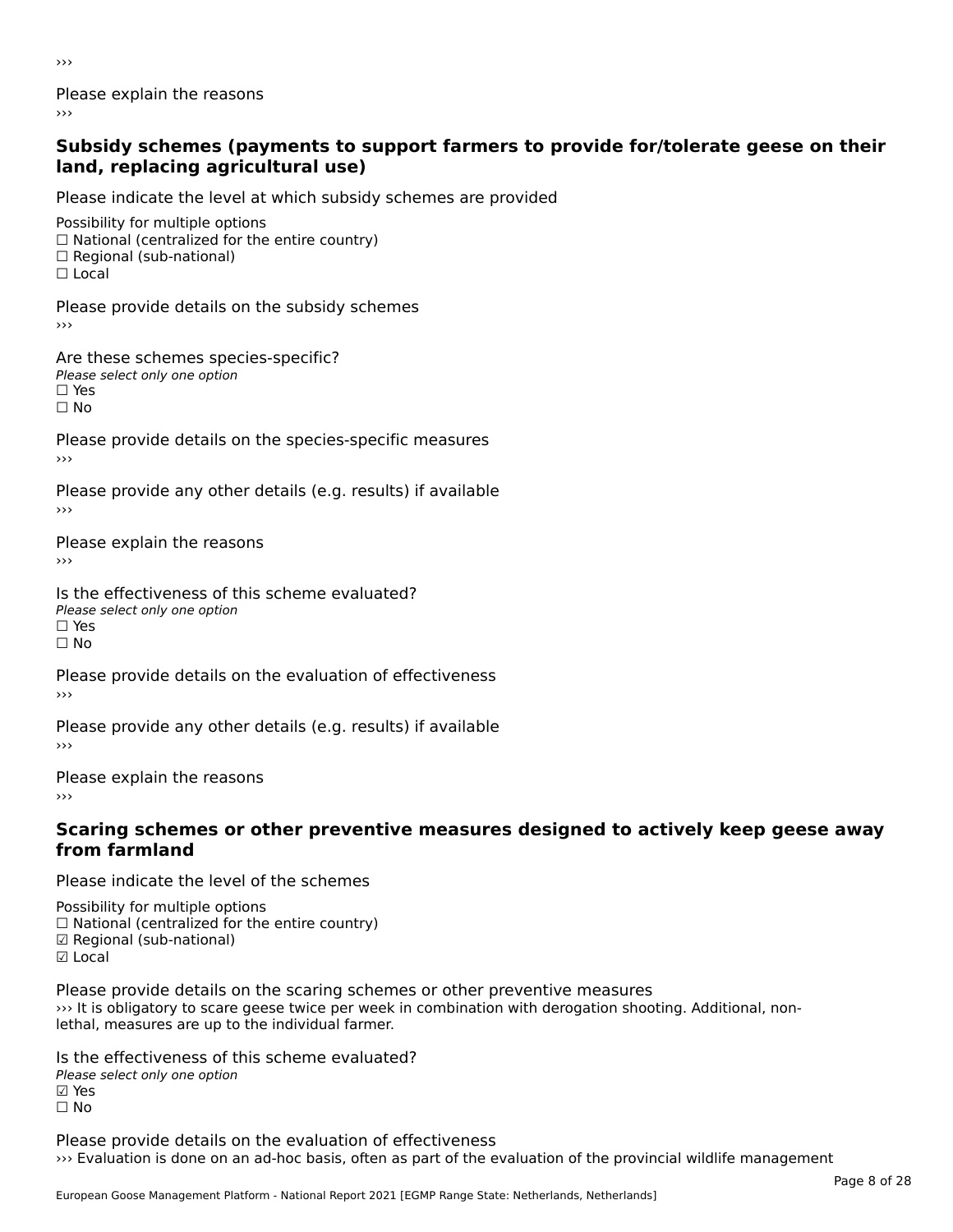plan.

Please provide any other details (e.g. results) if available

Please explain the reasons

### **Designation of goose foraging areas (accommodation areas)**

Please provide details on the foraging areas (accommodation areas)

››› Designation of goose accommodation areas is done by provincial authorities, responsible for goose management in their province. Those provinces that have goose accommodation areas (so not all provinces have them) follow similar guiding principles: it is based on important night-roosts and surrounded farmland, and on the specific history of damage claims in the past. In this way, only areas with frequent occurrence of and on the specific history or damage claims in the past. In this way, only areas with hequent occurrence<br>agricultural damage are taken into consideration. Participation of farmers within an accomodation area is entirely on a voluntary basis, i.e. within one accomodation area, gaps of non-participating farmers may occur.

Please indicate at which level the foraging areas are designated

Possibility for multiple options rossibility for multiple options<br>□ National (centralized for the entire country) □ National (centralized io<br>☑ Regional (sub-national) ⊠ Regio<br>□ Local

Is the effectiveness of accommodation areas evaluated?Please select only one option ☑ Yes☐ No

Please provide details on the evaluation of effectiveness

››› Data of monthly goose counts are used to assess the use of accomodation areas and also look into trends in numbers before and after designation. For this purpose, goose counters (volunteers) are asked to map In humbers before and after designation. For this purpose, goose counters (volunteers) are asked to hidp<br>goose flocks precisely, by using an app (Avimap) available for fieldwork in the waterbird monitoring scheme. plan.

Please provide any other details (e.g. results), if available

Please explain the reasons ›››

#### **Derogation shooting to keep geese away from sensitive crops and to reduce population size**population size

Please provide species-specific details on the derogation shooting ››› It is obligatory to scare geese twice per week in combination with derogation shooting. Additional, nonwhichs dungatory to scare geese twice per week<br>lethal, measures are up to the individual farmer.

Please indicate the application level of the derogation shooting

Possibility for multiple options

 $\Box$  National (centralized for the entire country)

☑ Regional (sub-national)

☐ Local

Is the effectiveness of derogation shooting evaluated?

- Please select only one option
- ☑ Yes

☐ No

Please provide details on the evaluation of effectiveness

››› Evaluation is done on an ad-hoc basis, often as part of the evaluation of the provincial wildlife management יי ביי<br>plan.

Please provide any other details (e.g. results), if available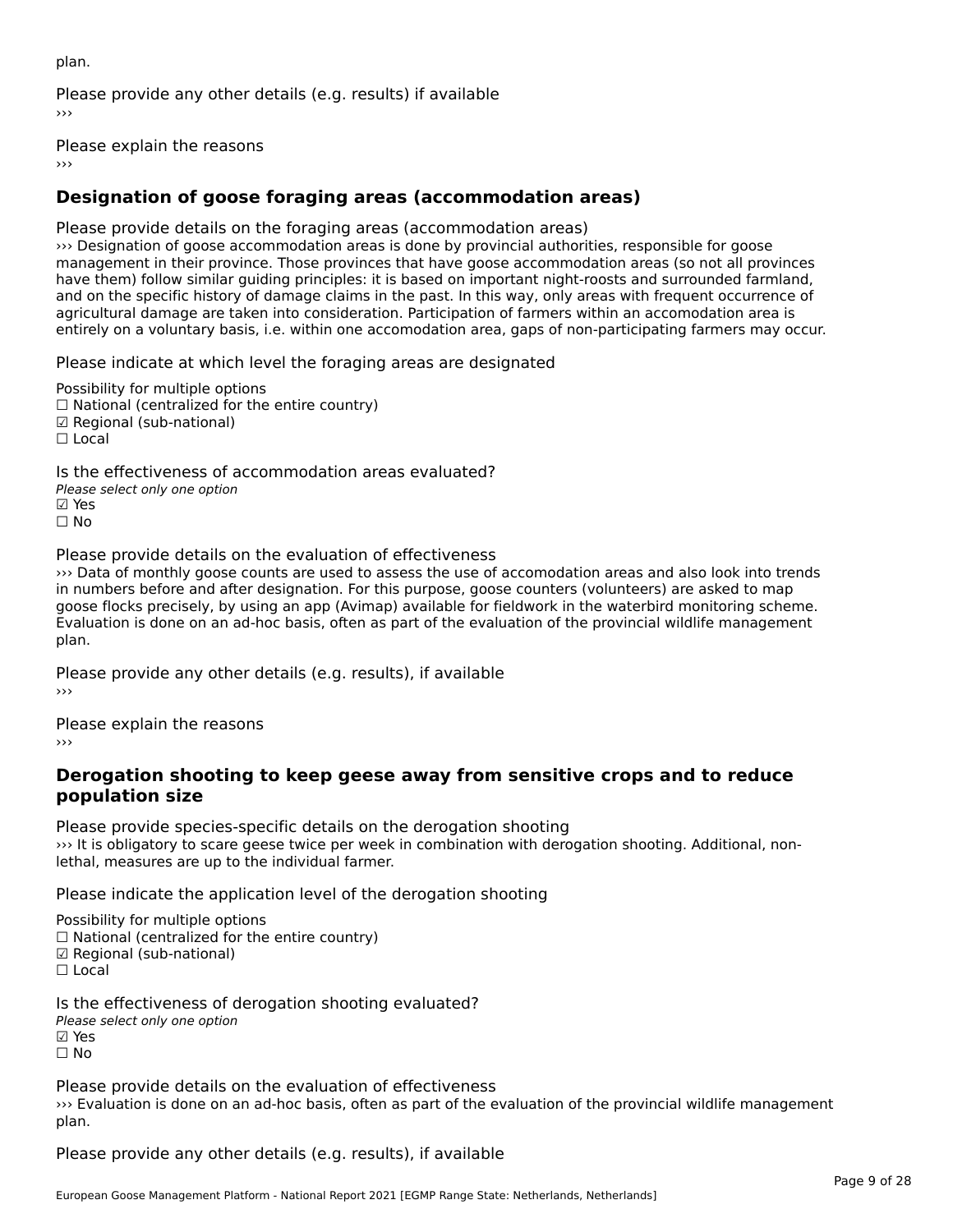›››

Please explain the reasons

### **Any other management measures taken to alleviate agricultural conflicts**

Please provide details on the management measures that are taken ››› Corralling and treating with CO2

Please indicate the level of the measures

Possibility for multiple options rossibility for multiple options<br>□ National (centralized for the entire country) □ Regional (centranzed to<br>□ Regional (sub-national) ☑ Local

Are these measures species-specific?∧e chese measures spe<br>Please select only one option **☑ Yes**<br>□ No

Please give details on the species-specific measures

ricuse give details on the species specific measures<br>>>> During moulting season individuals of Barnacle Goose, Greylag Goose, Egyptian Goose, Canada Goose and hybrids are corralled and killed using CO2.

Please provide brief details (attach file or provide weblink) ››› Due to the large population sizes of the species mentioned above and the consequences this has on agricultural damage these measures are taken in addition to derogation shooting to attempt to diminish agricultural damage these measures are taken in addition to derogation shooting to attempt to diminish populations in order to minimize agricultural damage

Please explain the reasons

Is the effectiveness of these measures evaluated?□ the cheenveness of t<br>Please select only one option ⊠ Yes ☐ No

Please provide details on the evaluation of effectiveness I lease provide details on the evaluation of enectiveness<br>>>> Evaluation is done on an ad-hoc basis, often as part of the evaluation of the provincial wildlife management plan.

Please provide any other details (e.g. results), if available

Please explain the reasons

II.3. Has your country developed new or adjusted existing legislation to facilitate the implementation of adaptive harvest management within the framework of an ISSAP or ISSMP?

(TBG ISSMP; PfG ISSMP) Please select only one option

☐ Yes

☑ The legislation has been reviewed and no need to adjust existing or develop new legislation has been identified ⊠ The regislation has been reviewed and no need to adjust existing or develop new regislation has been ident<br>□ No, but the development of new or adjustment of existing legislation is currently under political discussion □ No, but the development of new or adjustment of existing legislation is currently under political discussion<br>□ No, but the development of new or adjustment of existing legislation is currently under technical discussion ☐ The legislation has not been reviewed yet for any possible need of adjustment or development of new legislation ☐ Other

Please provide details on the new legislation or the adjustments to existing legislation and the issues addressedaddressed

#### Please attach the legislation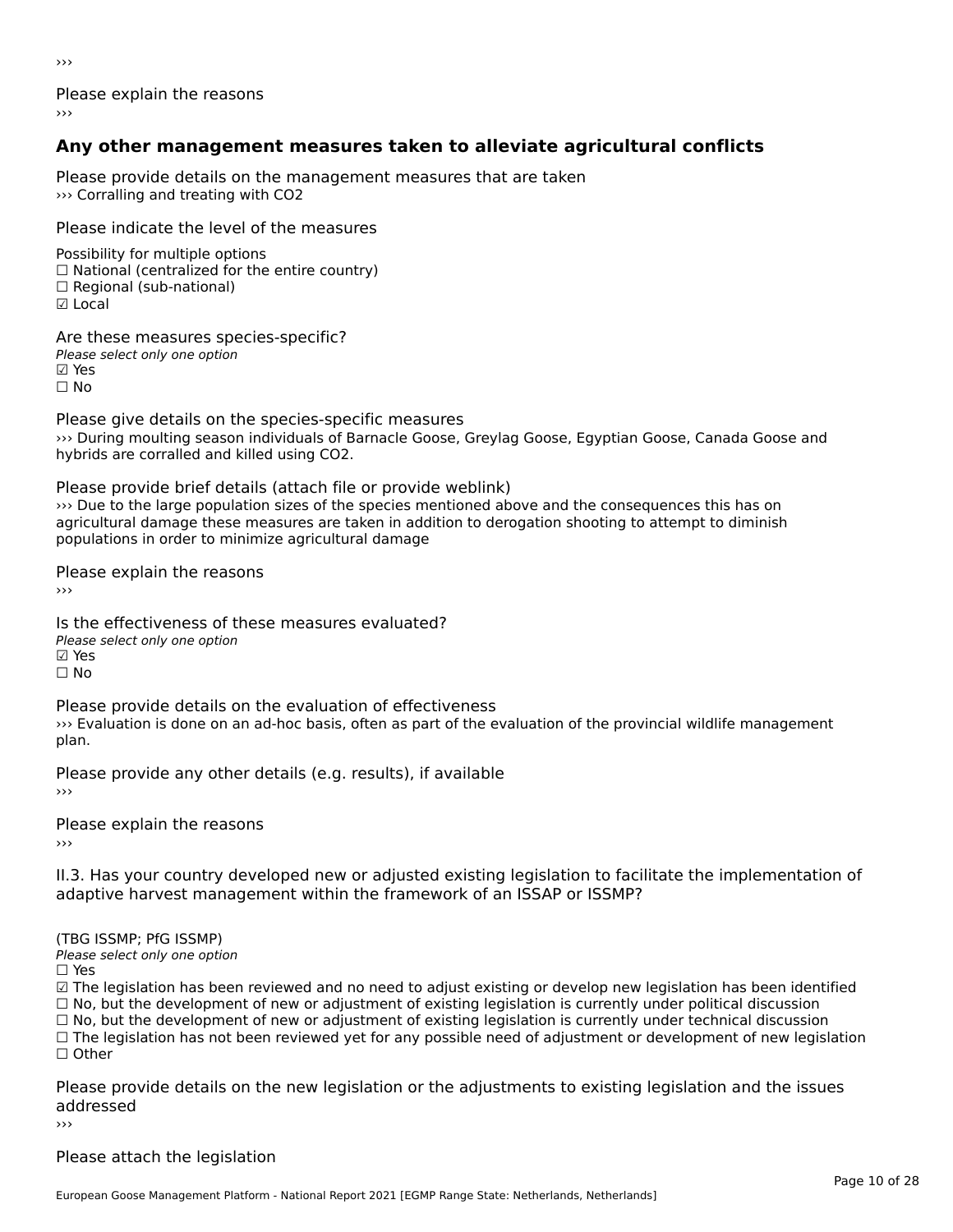Please indicate if you have used the Guidance on Implementation of AHM through Domestic Legal riease indicate ir you have used the<br>Regulations (adopted at EGM IWG3) **Regardents (dubpled a)**<br>Please select only one option ☐ Yesים וכ<br>⊡ No

Please explain what other guidance has been used instead  $\rightarrow$   $>$ 

Please provide details  $\rightarrow$   $>$ 

Is there an anticipated date to conclude considerations related to development or adjustment of legislation is there an anticipated date to control<br>related to AHM within your country

 $\rightarrow$   $>$ 

Is there an anticipated date to conclude considerations related to development or adjustment of legislation related to Arm within your country

Please explain the reasons

Please specify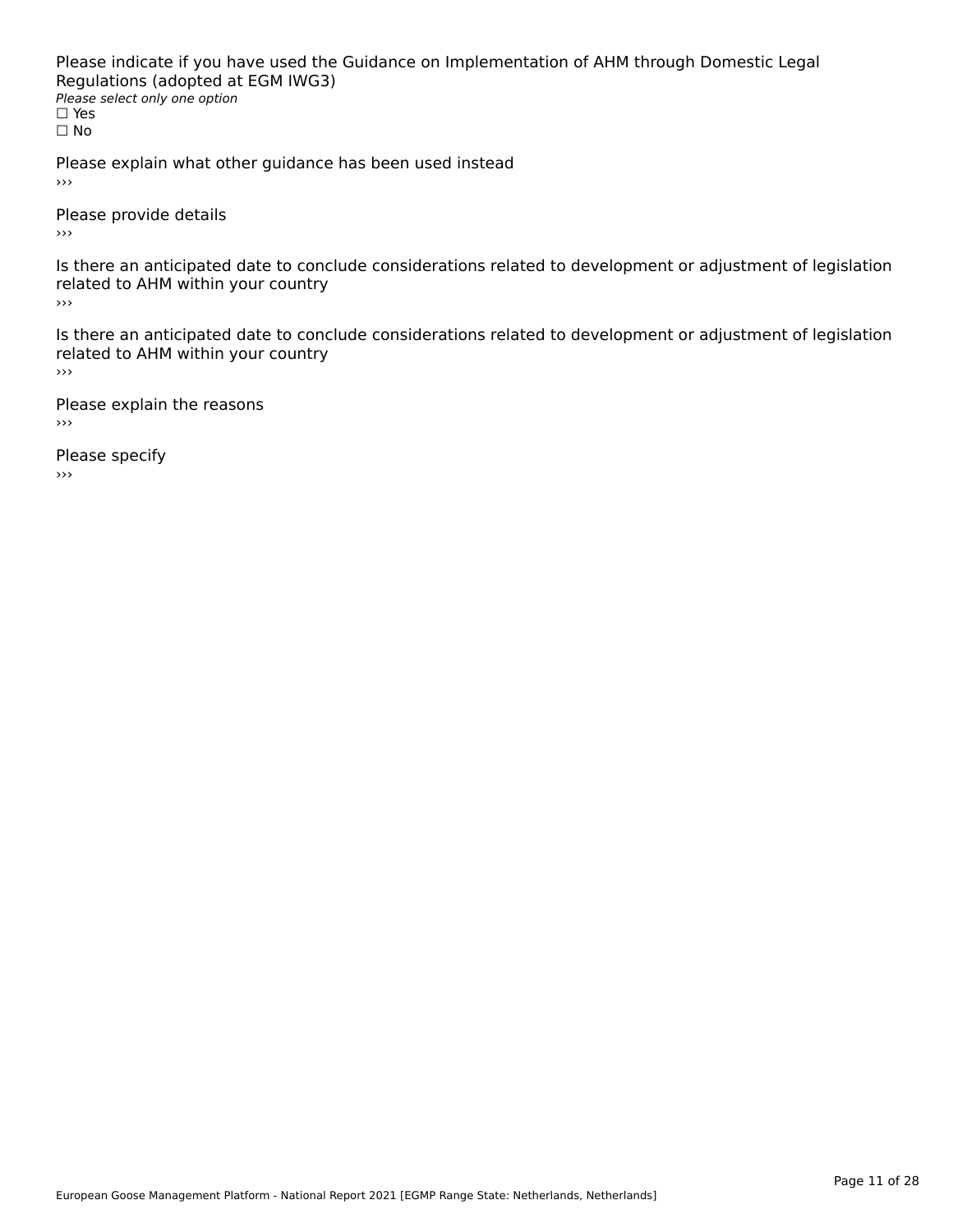### **III. Pink-footed Goose International Species Management Plan (PFG**III. FII<br>ICMAD)

#### **Praticipating Range States: Belgium, Denmark, the Netherlands, Norway**

### **General Implementation**

III.1. Does your country have a national (centralized for the entire country), regional (sub-national) or local

(PfG ISMP, p. 29; Objective II+IV/6) Please select only one option *riease select only one option*<br>□ Yes, adopted and being implemented  $\Box$  ies, adopted and being implemented<br> $\Box$  Yes, adopted but not being implemented  $\Box$  A plan(s) is/are being developed ☑ No

Please indicate the level of the plan

Possibility for multiple options rossibility for multiple options<br>□ National (centralized for the entire country) □ National (centralized io<br>□ Regional (sub-national) ☐ Local

#### **National management plan**

Please indicate the date of adoption

**National Management Plan** 

Please indicate by whom the plan was adopted

**National** Management Plan

Please provide details about the implementing agency

**National** Management Plan

Please provide a reference to the plan

**National** Management Plan

Please provide a main contact

**National** Management Plan

Does the management plan/s promote recreational uses such as tourism and hunting?

(PfG ISMP, p. 33, Objective II+IV/6) Please select only one optionPlease select only one option  $\square$  Yes ☐ No

Please provide more details on the activities›››

Please indicate the economic, cultural and other value of the recreational activities at national level

Please explain the reasons ›››

### **Regional management plan**

In case of various management plans, please upload a document or table listing all the management plans,in case or various management plans, please uploa<br>in the direct below the its required in the sections below including the details required in the sections below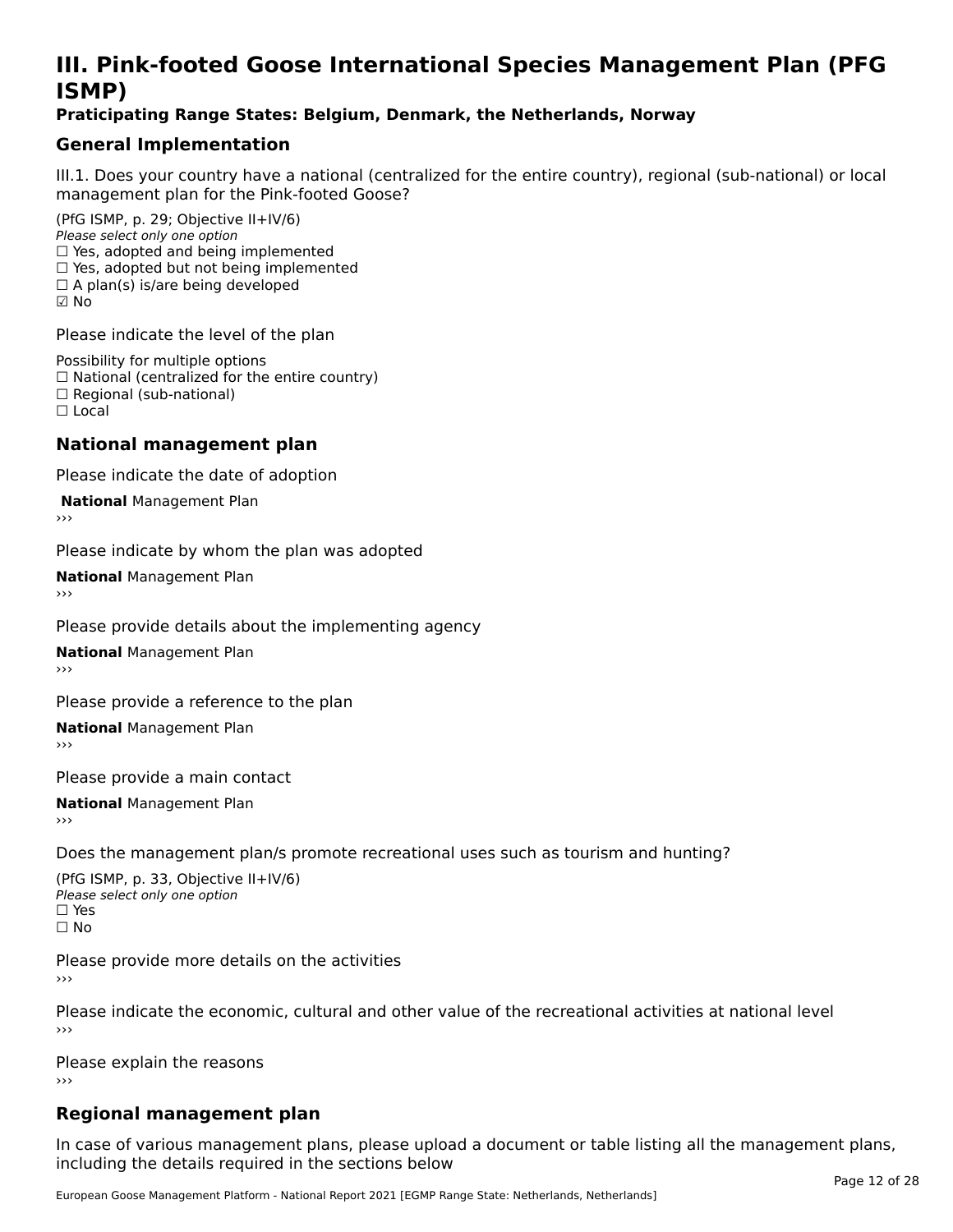›››

Please indicate the region the plan encompasses **Regional** Management Plan Please indicate the date of adoption

**Regional** Management Plan

Please indicate by whom the plan was adopted

**Regional** Management Plan

Please provide details about the implementing agency

**Regional** Management Plan

Please provide a reference to the plan

**Regional** Management Plan

Please provide a main contact

**Regional** Management Plan

Does the management plan promote recreational uses such as tourism and hunting?

(PfG ISMP, p. 33,Objective II+IV/6) ∩∩ וויוכו פון<br>Please select only one option<br>□ Yes □ Yes<br>□ No

Please provide more details on the activities ›››

Please indicate the economic, cultural and other value of the recreational activities at regional level

Please explain the reasons ›››

### **Local management plan**

In case of various management plans, please upload a document or table listing all the management plans, in case or various management plans, please uploa<br>including the details required in the sections below ›››

Please indicate the area the plan encompasses

**Local** Management Plan

Please indicate the date of adoption

**Local** Management Plan›››

Please indicate by whom the plan was adopted

**Local** Management Plan

Please provide details about the implementing agency

**Local** Management Plan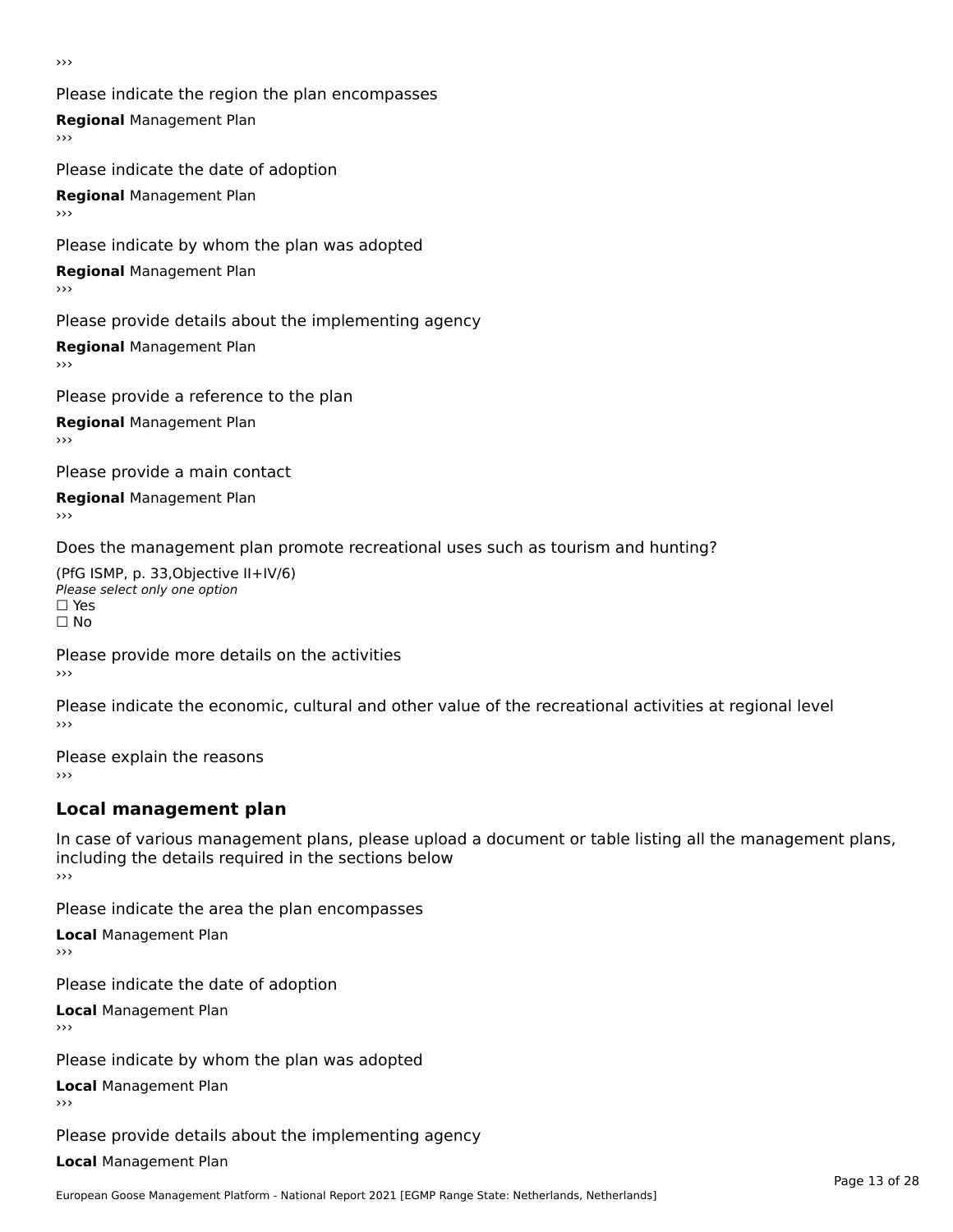›››

#### Please provide a reference to the plan

**Local** Management Plan

Please provide a main contact

**Local** Management Plan

Does the management plan promote recreational uses such as tourism and hunting?

(PfG ISMP, p. 33, Objective II+IV/6) Please select only one option☐ Yes☐ No

Please provide more details on the activities

Please indicate the economic, cultural and other value of the recreational activities at local level

Please explain the reasons ›››

Please indicate the level of the plan ∩ease marcate the lever of the plan<br>□ National (centralized for the entire country) □ National (centralized io<br>□ Regional (sub-national) ☐ Local

#### **National management plan**

Please indicate the date of adoption

National management plan

Please indicate by whom the plan was adopted

National management plan

Please provide details about the implementing agency

National management plan

Please provide a reference to the plan

National management plan

Please provide a main contact

National management plan

### **Regional management plan**

Please indicate the region the plan encompasses Regional management plan

Please indicate the date of adoption

Regional management plan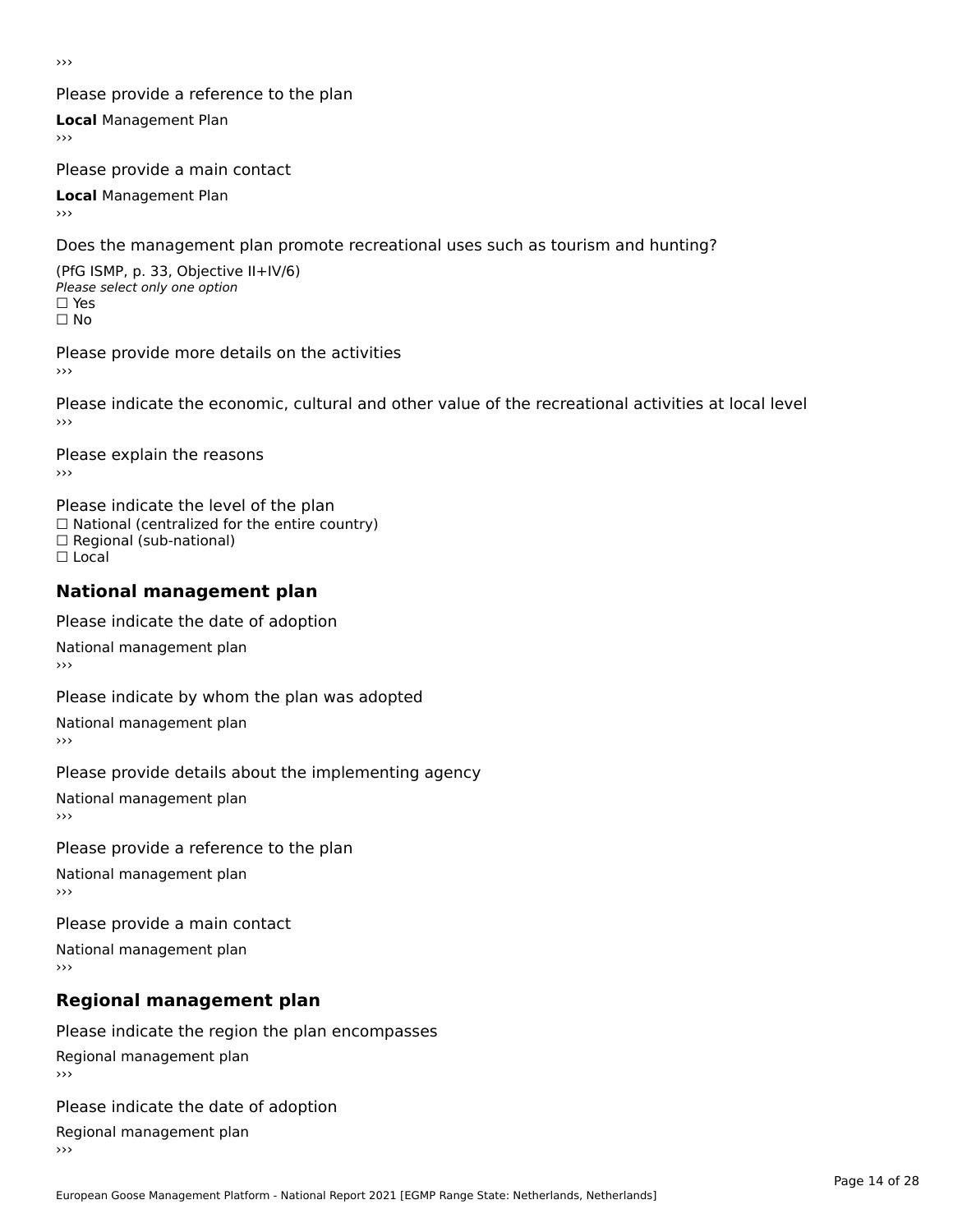#### Please indicate by whom the plan was adopted

Regional management plan

#### Please provide details about the implementing agency

Regional management plan

Please provide a reference to the plan Regional management plan

Please provide a main contact Regional management plan

#### **Local management plan**

Please indicate the area the plan encompasses

Local management plan $\overline{\phantom{a}}$  $\rightarrow$   $>$ 

Please indicate the date of adoption

Local management plan $\overline{v}$ 

Please indicate by whom the plan was adopted Local management plan›››

Please provide details about the implementing agency

Local management plan $\overline{v}$ 

Please provide a reference to the plan

Local management plan›››

Please provide a main contact

Local management plan $\overline{v}$ 

In case of various management plans, please upload a document or table listing all the management plans,in case or various management plans, please upload including the details required in the sections above<br>>>>

Are the management plan/s promoting recreational uses such as tourism and hunting?

(PfG ISMP, p. 33, Objective II+IV/6) Please select only one option☐ Yes☐ No

Please provide more details on the planned activities

Please explain the reasons›››

Please indicate why the plan is not being implemented›››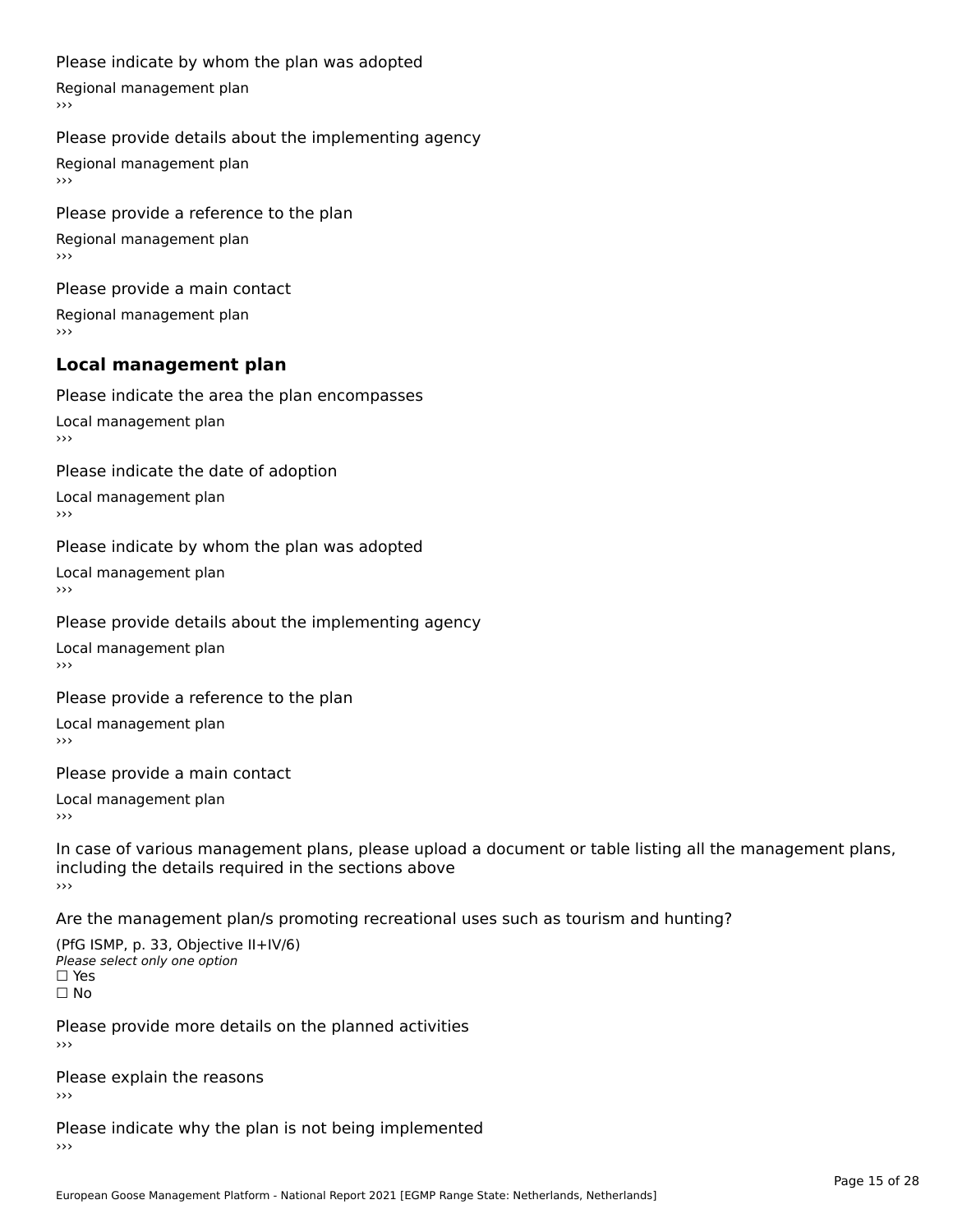Please indicate the timeline for the finalization of the plan›››

Please indicate when it is expected to be adopted

Please indicate the level of the plan(s) (National, regional, local)

Please explain the reasons

››› Species-specific management plans are not in use in The Netherlands. Provinces are responsible for fauna management, including geese. Pink-footed Goose is only occurring in larger numbers in the provincie of management, including geese. Pink-footed Goose is only occurring in larger numbers in the provincie of Friesland, but compared to other species is not really relevant in a management context.

Field for additional information on management plan/s (optional)

III.2. Has your country established a working group to support the implementation of the PfG ISMP?

(PfG ISMP, p. 29, Objective  $I+II+II+IV/1$ ) Please select only one option ☐ Yes, a working group has been established☐ The establishment of a working group is under consideration ☑ No

Please indicate the type of working group that has been established

Possibility for multiple options rossibility for multiple options<br>□ National (centralized for the entire country) □ Regional (sub-national)

☐ Local

#### **National working group**

Please indicate the date of establishment›››

Please list the working group members and coordinator ›››

Please provide details about the functions of the working group ›››

Please provide a main contact ›››

### **Regional working group**

In case of multiple regional working groups, please upload a document or table listing all the working groups, including the details required in the sections below ›››

Please indicate the region the working group services ›››

Please indicate the date of establishment

›››

Please list the working group members and coordinator ›››

Please provide details about the functions of the working group ›››

Please provide a main contact ›››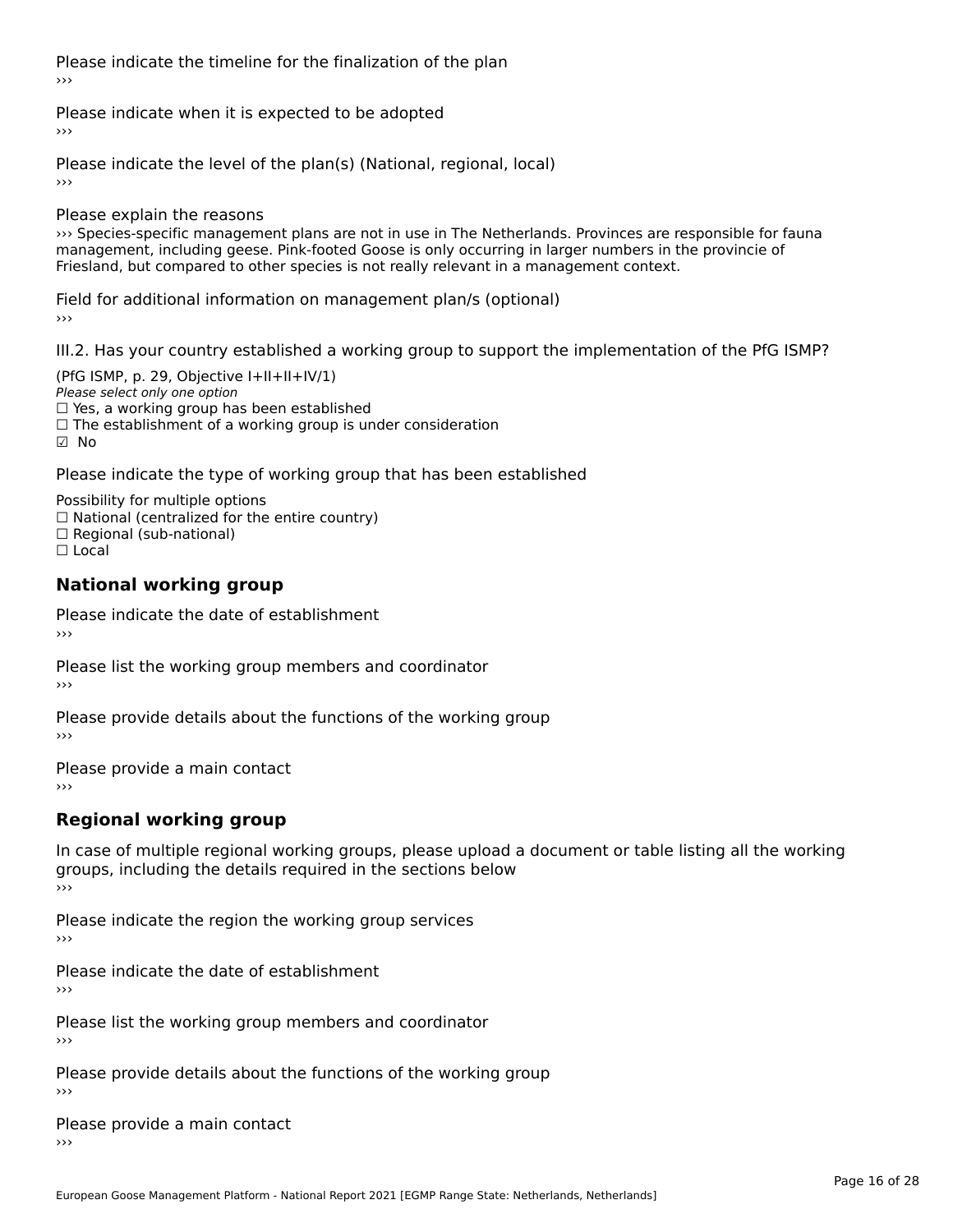### **Local working group**

In case of multiple local working groups, please upload a document or table listing all the working groups, in case of multiple local working groups, please up ›››

Please indicate the area the working group services ›››

Please indicate the date of establishment ›››

Please list the working group members and coordinator ›››

Please provide details about the functions of the working group ›››

Please provide a main contact ›››

Please indicate by when a decision on the establishment will be taken

Please indicate which existing structure or capacity is responsible for the implementation of the PfG ISMP instead<br>>>> There is no specific PfG working group, but there is a national working group that takes care of of all EGMP-

related issues

Field for additional information on working group (optional)

#### **Objective I. Maintain a sustainable and stable Pink-footed Goose population and its range**range

III.3. Have key sites for the Pink-footed Goose been identified in your country?

(PfG ISMP, p. 32, Objective I/4)יייכו סיווי, p: אב, סטןככנוע<br>Please select only one option **☑ Yes**<br>□ No

Please upload an Excel table and include specific information for each site on the following items

- $1 \quad \alpha$  $\frac{1}{2}$  COUI
- 2 Site<br>3 Size (ha)
- 

4 Location (decimal geographic coordinates; and separately upload a map indicating roost and main foraging areas 4 Locatio<br>if possible)

- 5 Main habitat types
- 6 Has this site been afforded appropriate designation status at international levels (e.g. Ramsar site, SPA, etc.)? 6a Designation status
- 6a Designation status<br>6b Date of designation
- 
- 6c Any other relevant information
- 7 Has this site been afforded appropriate protected area status at national levels? 7a Designation status
- 7a Designation status<br>7b Date of designation
- 
- 7c Any other relevant information
- 8 Does a management plan exist that address the conservation requirements of pink-footed geese?
- 8a Provide brief details e.g. about the hunting regulations and other management regimes 8a Provide brief details e.g. about the hunting the reports.

### Please explain the reasons

III.4. Are measures being taken to restore and/or rehabilitate Pink-footed Geese roosting and/or feedinghabitats?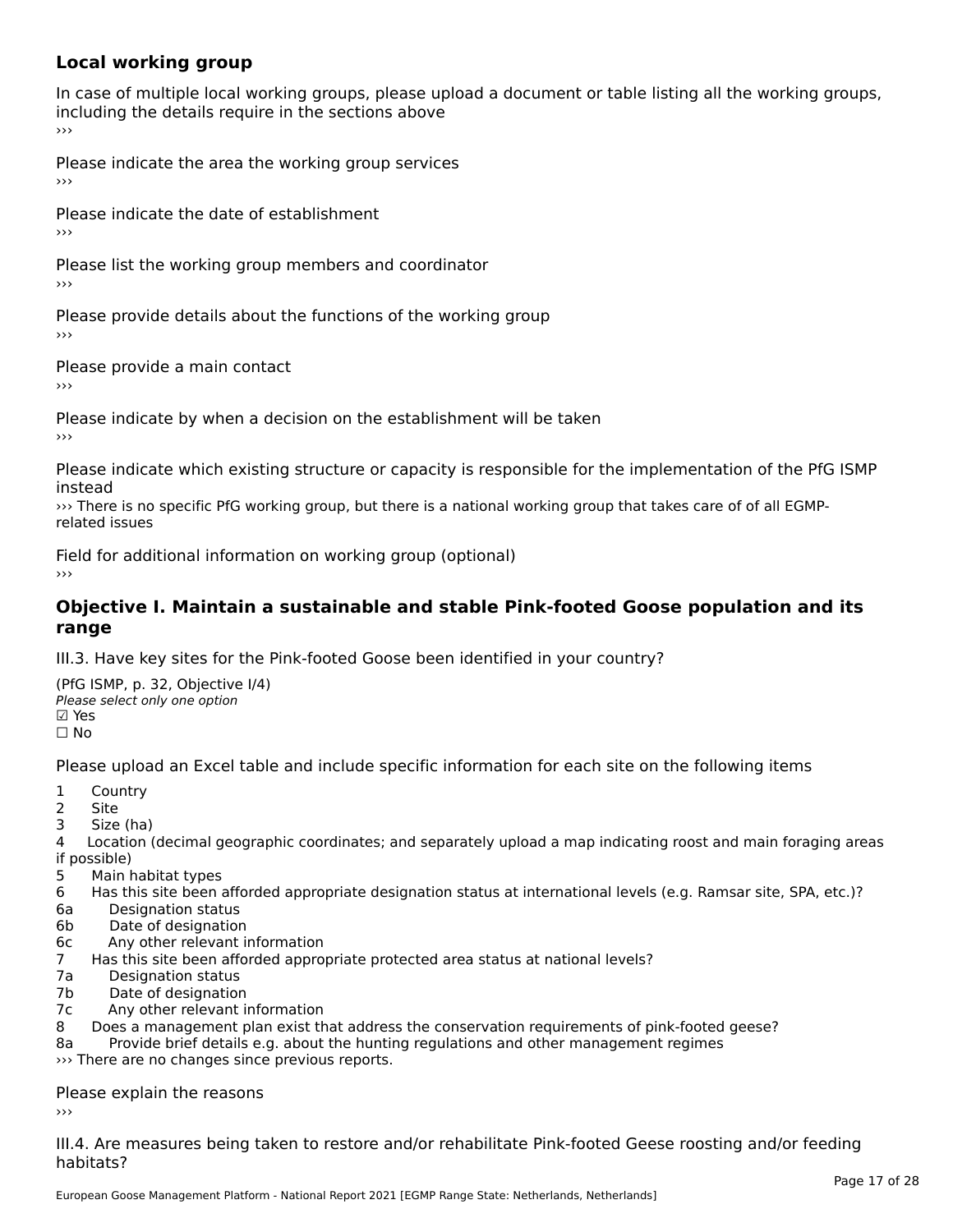(PfG ISMP, p. 33, Objective I+II/7) Possibility for multiple options  $\Box$  In staging areas □ in staging areas<br>□ In the wintering areas ☑ Not relevant

#### **In the staging areas**

Please provide brief details, listing sites and measures ›››

#### **In the wintering areas**

Please provide brief details, listing sites and measures ›››

Please explain the reasons

III.5. Has a programme for prevention of Pink-footed Goose breeding on mainland been developed and im.5. Tias a programme for pre<br>implemented in your country?

 $(PC I CMP, p. 31, Ok)$ **[only for Norway]**[only for Norway] **Lonny for Norways**<br>Please select only one option

riease select only one option<br>□ Yes, the programme is being implemented  $\Box$  ies, the programme is being implemented to date  $\Box$  Yes, but the programme is not being implemented to date  $\Box$  No, but a programme is under development  $\Box$  No

Please provide information on measures taken to date

Please provide results, if available

Please provide brief details on the measures and timeline of the programme›››

Please explain why it has not been implemented

Please provide brief details and expected date of enacting it

›››

Please provide details on any other relevant activities undertaken, if any

### **Keep agricultural conflicts to an acceptable level**

III.6. Are agricultural conflicts related to Pink-footed Geese (e.g. crop damage) currently at an acceptable

(PfG ISMP, p. 33, Objective II / 4+5)Please select only one option ☑ Yes☐ No

Please indicate how these conflicts are being addressed ››› Compared to other species, agricultural damage by PfG is hardly an issue.

Please indicate how these conflicts are being addressed

Please provide further details, as necessary ›››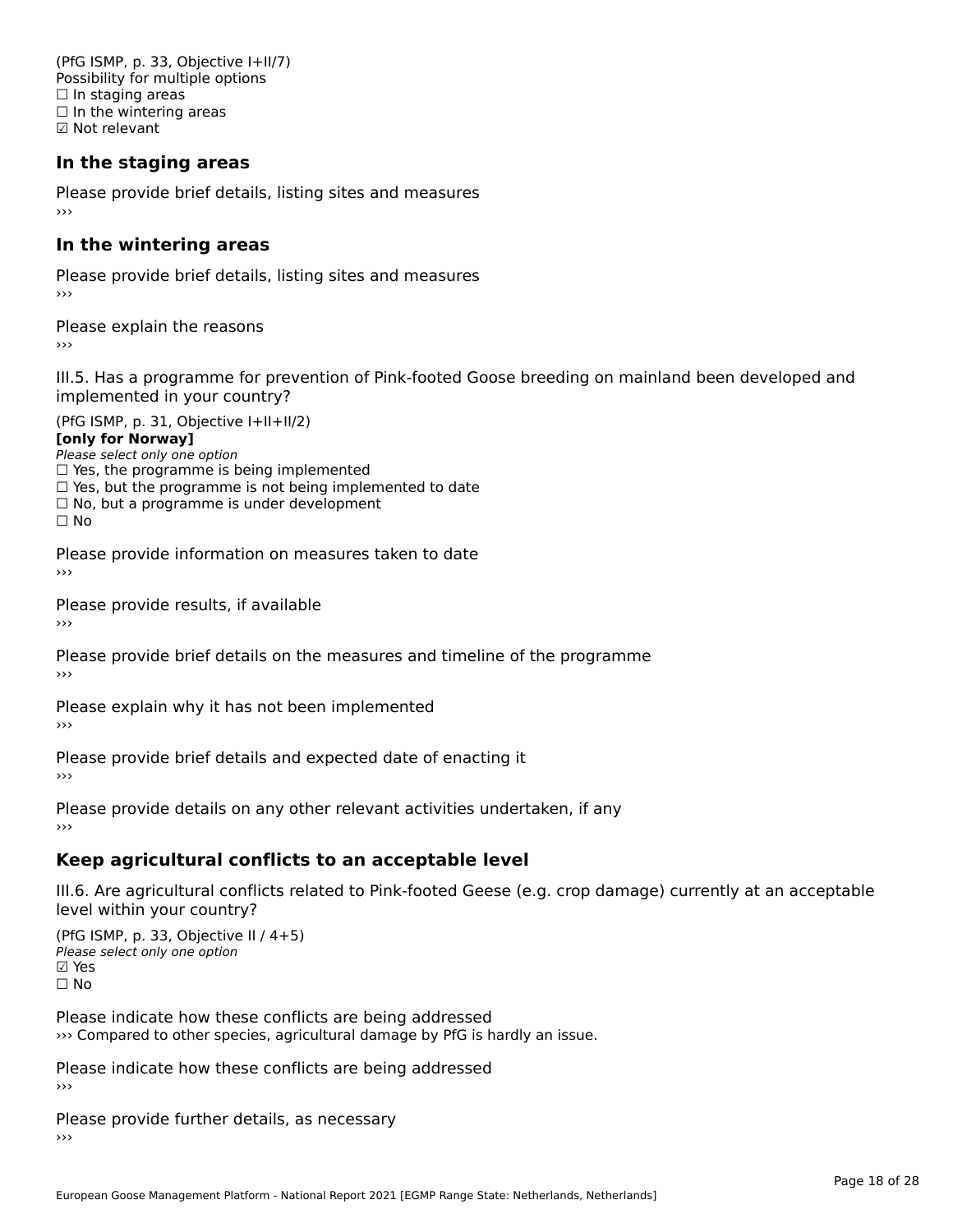#### **Objective III. Avoid increase in tundra vegetation degradation on the breeding range**

III.7. Is the extent of arctic tundra degradation on Svalbard caused by the Pink-footed Goose monitored?

 $(DfG | GMP, p. 33-34, O$ (דיכ-ככ p. y. ידע)<br>**For head** of the Moment of [only for Norway] **Please select only one option** □ Yes<br>□ No

Please provide details on the type of monitoring activities (who is conducting them and how they are conducted)

›››

Is there an increase in the level of degradation of the arctic tundra? □ CitCre dir increduce in c<br>Please select only one option □ Yes<br>□ No

Please provide any results or evidence

Please provide any results or evidence

Please explain the reasons›››

#### **Objective IV. Allow for recreational use that does not jeopardize the population**

III.8. Does your country promote and/or implement (in the past three years) any national or regional (subnational) hunting-relational programmes and/or miplement (in the past time years) any national or national) hunting-related campaigns, training programmes and/or management activities ?

(PfG ISMP, p. 31, Objective VI/3) **[only Norway and Denmark]** Possibility for multiple options ☐ Wise use hunting practices $\Box$  Wise use hunting practices  $\Box$  wise use numing practices<br> $\Box$  Best practices to reduce crippling rates

□ Best practices to reduce cripping rates<br>□ Self-organization and coordination of local hunting

□ Sen-organization and coordination or local nunting<br>□ No campaigns, programmes or activities have been implemented

#### **Wise use hunting practices**

Please provide brief details (attach files or provide web links, if available) ›››

#### **Best practices to reduce crippling rates**

Please provide brief details (attach files or provide web links, if available)

#### **Self-organization and coordination of local hunting**

Please provide brief details (attach files or provide web links, if available)

Please explain the reasons

# **Optionally, please provide any other information related to the implementation of the PfG ISMP**

Please provide further information here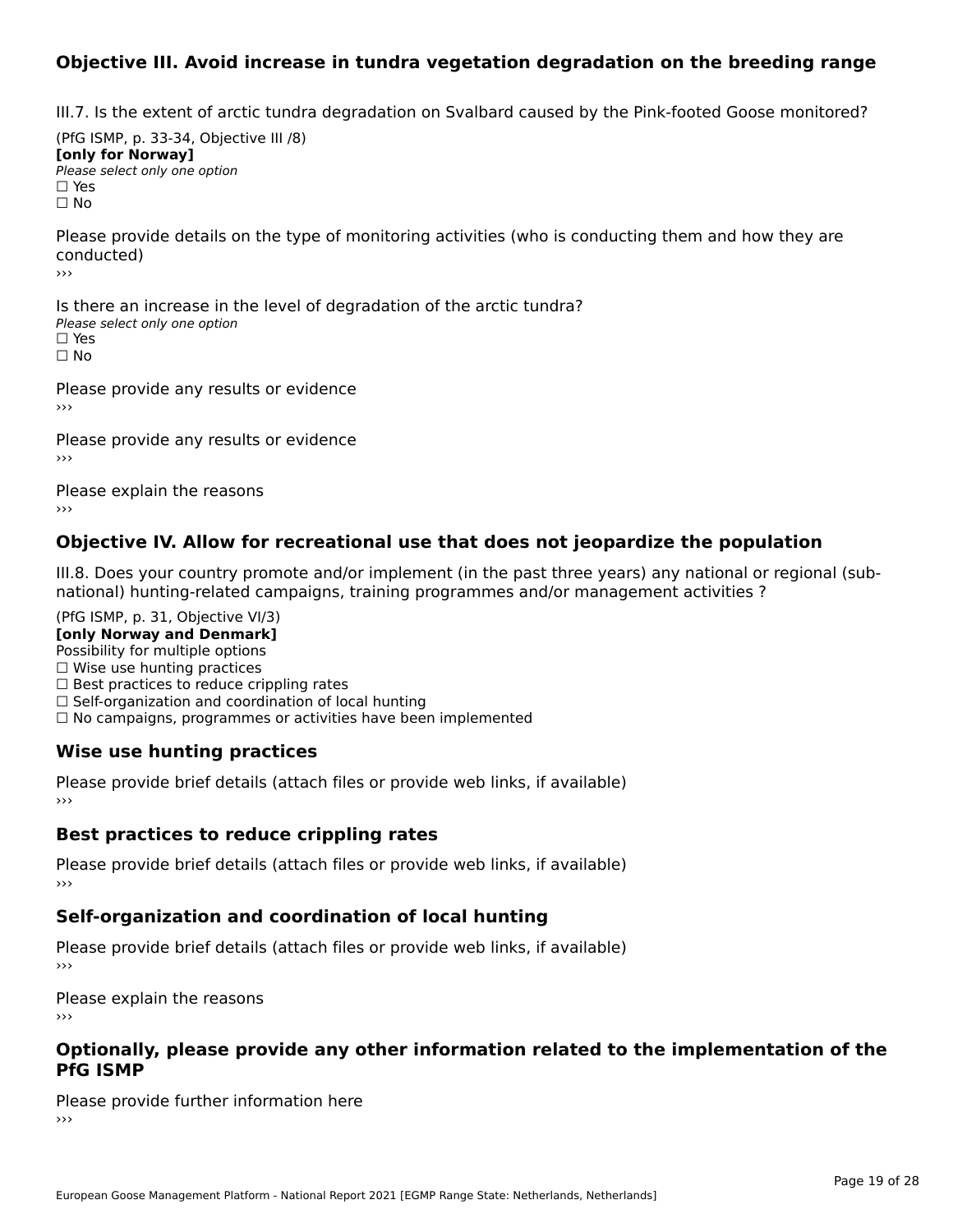#### **IV. Sub-section A: Taiga Bean Goose International Single Species Action Plan (TBG ISSAP) - Eastern 1 Management UnitAction Plan (TBG ISSAP) - Eastern 1 Management Unit**

Participating Range States**: Belarus, Estonia, Germany, Latvia, Ukraine** 

#### **Objective 1. Increase survival rate of adults**

#### **Result 1.1 Legal harvest does not jeopardize an increase of adult survival rates**

IV.1. Has your country developed and adopted legislation for the closure of hunting of TBG to allow for TBG IV.1. Thas your country developed and add<br>to pass before goose hunting is opened?

(activity 1.1.1.1 Workplan for the implementation of non-AHM related actions (2018-2020) agreed at the 3rd EGM IWG meeting in Leeuwarden, the Netherlands in June 2018)

#### [all Participating Range States]

Please select only one option ☐ Yes, developed and adopted

 ☐ Yes, developed but not adopted $\Box$  ies, developed but not adopted

Please describe what legislation has been developed

Please indicate when it was adopted

Please indicate how the legislation is enforced

Please describe what legislation has been developed

Please indicate the timeframe when the legislation is expected to be adopted

Please explain the reasons

#### **IV.2. Please indicate how you are improving the knowledge of the occurrence of TBG on sub-species level in your country**on sub-species level in your country

on sub-species fever in your country<br>(activity 1.1.1.2 Workplan for the implementation of non-AHM related actions (2018-2020) agreed at the **Brd EGM IWG meeting in Leeuwarden, the Netherlands in June 2018)** 

#### [all Participating Range States]

IV.2.1. Ensuring national monitoring at all known key sites <del>■ Western Chroning</del> Hational<br>Please select only one option □ Yes<br>□ No

Please describe the activities undertaken

Please list the key sites where monitoring activities are being undertaken

Please provide relevant documents or weblinks

Please explain the reasons

›››

IV.2.2. Providing identification training to people carrying out the monitoring activities Please select only one option<br>□ Yes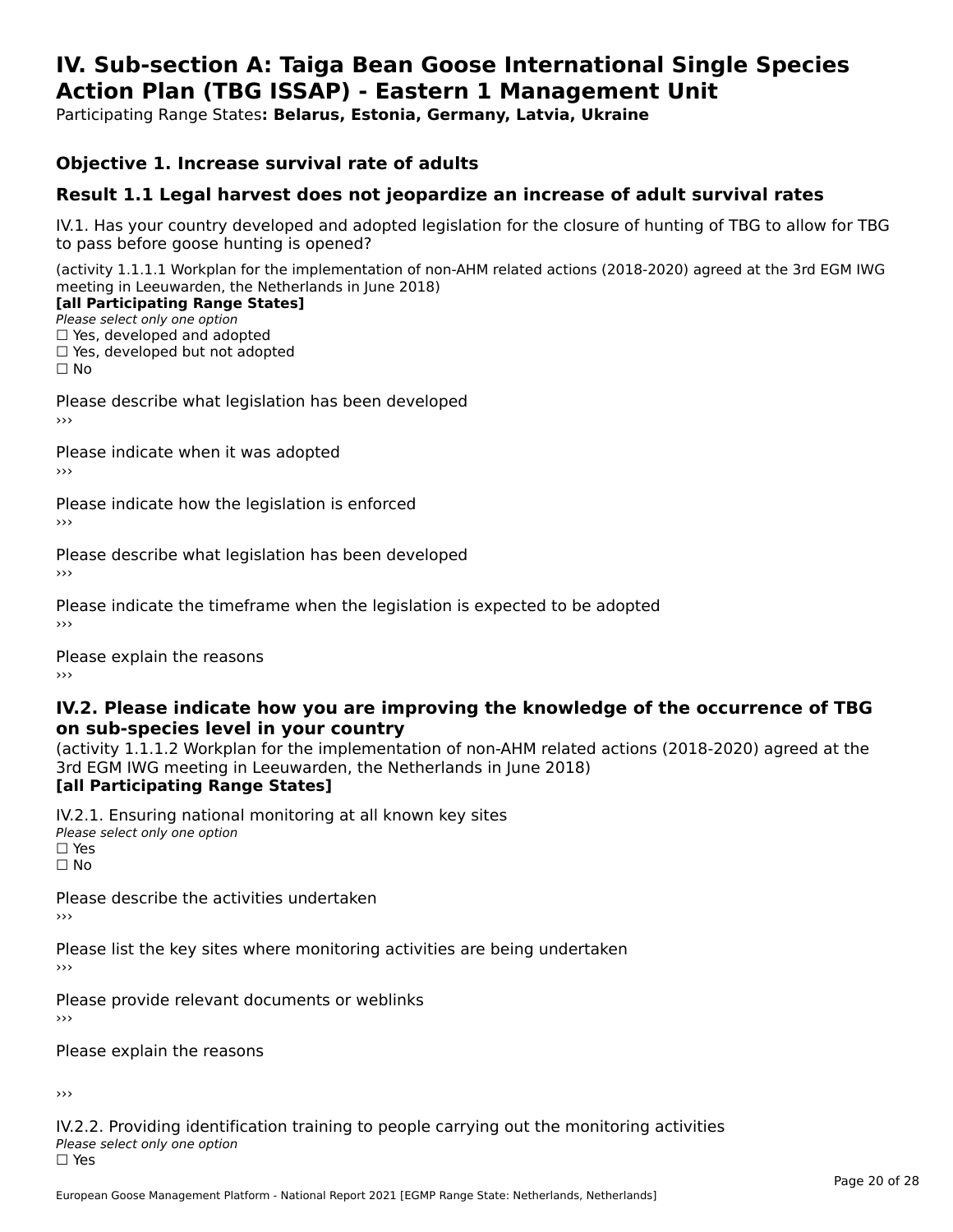#### ☐ No

Please describe the activities undertaken›››

Please provide relevant identification materials or weblinks, if available

Please explain the reasons

IV.2.3. Providing equipment to people carrying out the monitoring activities Please select only one option ☐ Yes□ Yes<br>□ No

Please describe the activities undertaken›››

Please provide relevant documents or weblinks

Please explain the reasons ›››

IV.2.4. Carrying out a satellite/GPS tagging project on TBG in the wintering/staging areas <del>∩</del><br>Please select only one option □ Yes<br>□ No

Please describe the activities undertaken›››

Please provide relevant documents or weblinks

Please explain the reasons

IV.2.5. Any other relevant activities Please select only one option ☐ Yes□ Yes<br>□ No

Please describe the activities undertaken›››

Please provide relevant documents or weblinks

### **Result 1.2 Illegal harvest is reduced to non-significant levels**

IV.3. Does your country implement an awareness-raising campaign for hunters to complement necessary rv.5. Does your court<br>legislation changes?

(activity 1.2.2.1 Workplan for the implementation of non-AHM related actions (2018-2020) agreed at the 3rd EGM IWG meeting in Leeuwarden, the Netherlands in June 2018)

#### **[Only for Belarus and Ukraine]**

**LOTTLY TOT Detailed and O**<br>Please select only one option

riease select only one option<br>□ Yes, an awareness-raising campaign is being implemented<br>□ Yes, an awareness-raising campaign is under development

□ No, but an awareness-raising campaign is under development<br>□ N。

 $\Box$  No

Please indicate who is involved in the implementation (e.g. national NGOs, research institutes, etc.)

Please provide brief details about the activities that are being implemented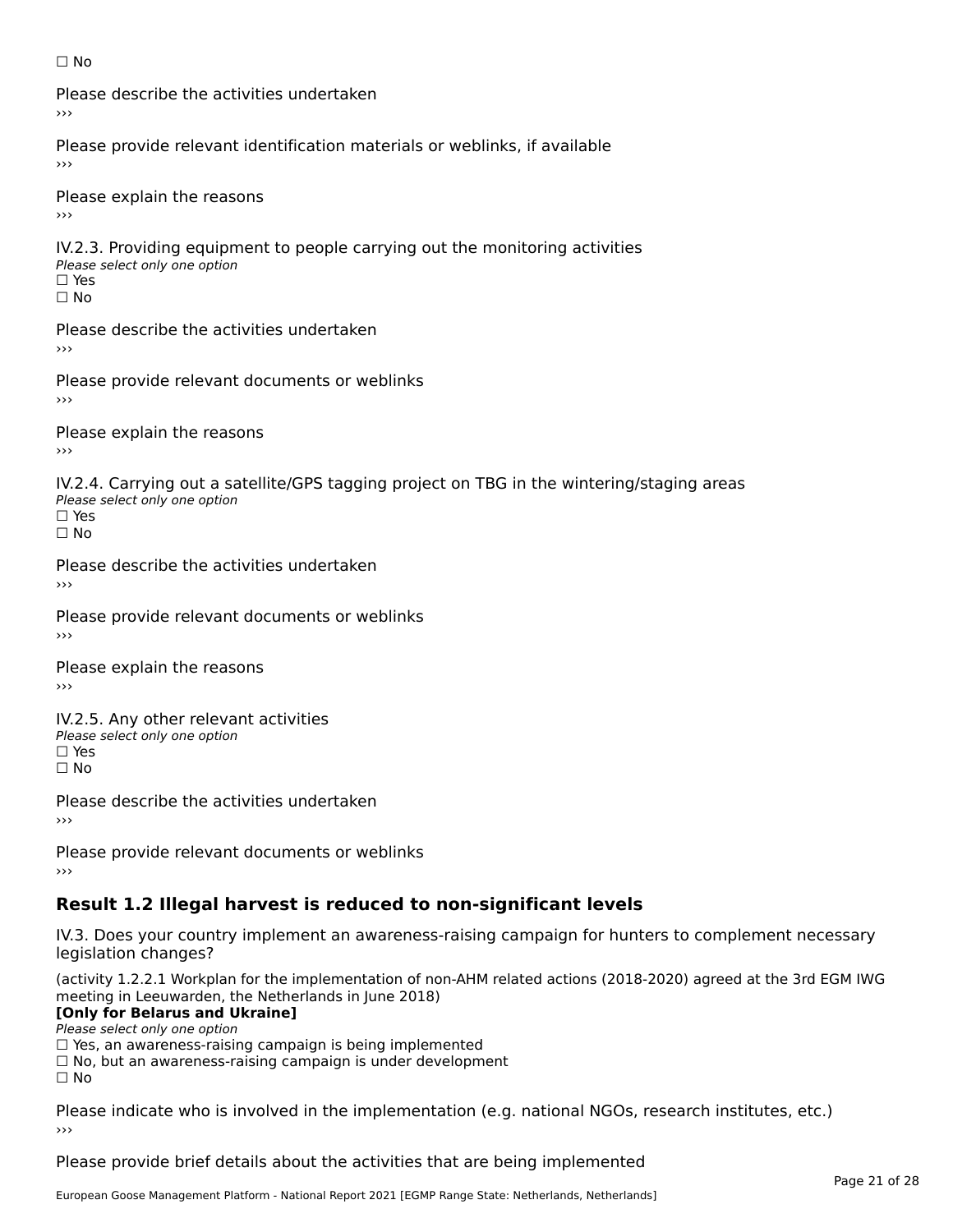›››

Please provide a weblink or upload more information on the campaign›››

Does the campaign include guidance on identification of grey geese? Please select only one option<br>□ Yes □ Yes<br>□ No

Please upload identification guides and provide weblinks ›››

Please provide further information, if available

Please explain the reasons

Please indicate who is in charge of developing the campaigns

Please provide information on when the development is expected to be finalized

Please indicate when the implementation of the campaign is envisaged to start

Please provide reasons why an awareness-raising campaign is not in place

IV.4. Has special publication on the occurrence of the Taiga Bean Goose been produced and disseminated?

(activity 1.2.2.2 Workplan for the implementation of non-AHM related actions (2018-2020) agreed at the 3rd EGM IWG **[Only for Ukraine]**

**□ Yes produced and disseminated**<br>Please select only one option  $\Box$  ies produced and disseminated  $\Box$  ies, currently being produced

Please provide details on dissemination, upload publication or provide weblink

Please provide details on the timeframe

Please indicate who is in charge of producing the publication

Please provide details on the dissemination plans

Please explain the reasons ›››

### **Other objectives and results as decided by the EGM IWG**

### **Reducing Taiga Bean Goose crippling**

IV.5. Have you undertaken any activities to reduce TBG crippling rates?

(activity agreed at the 1st EGM IWG meeting in Kristianstad, Sweden in December 2016) **[all Participating Range States]**[all Participating Range States]

#### **Lan T articipating Range**<br>Please select only one option

□ Yes<br>□ No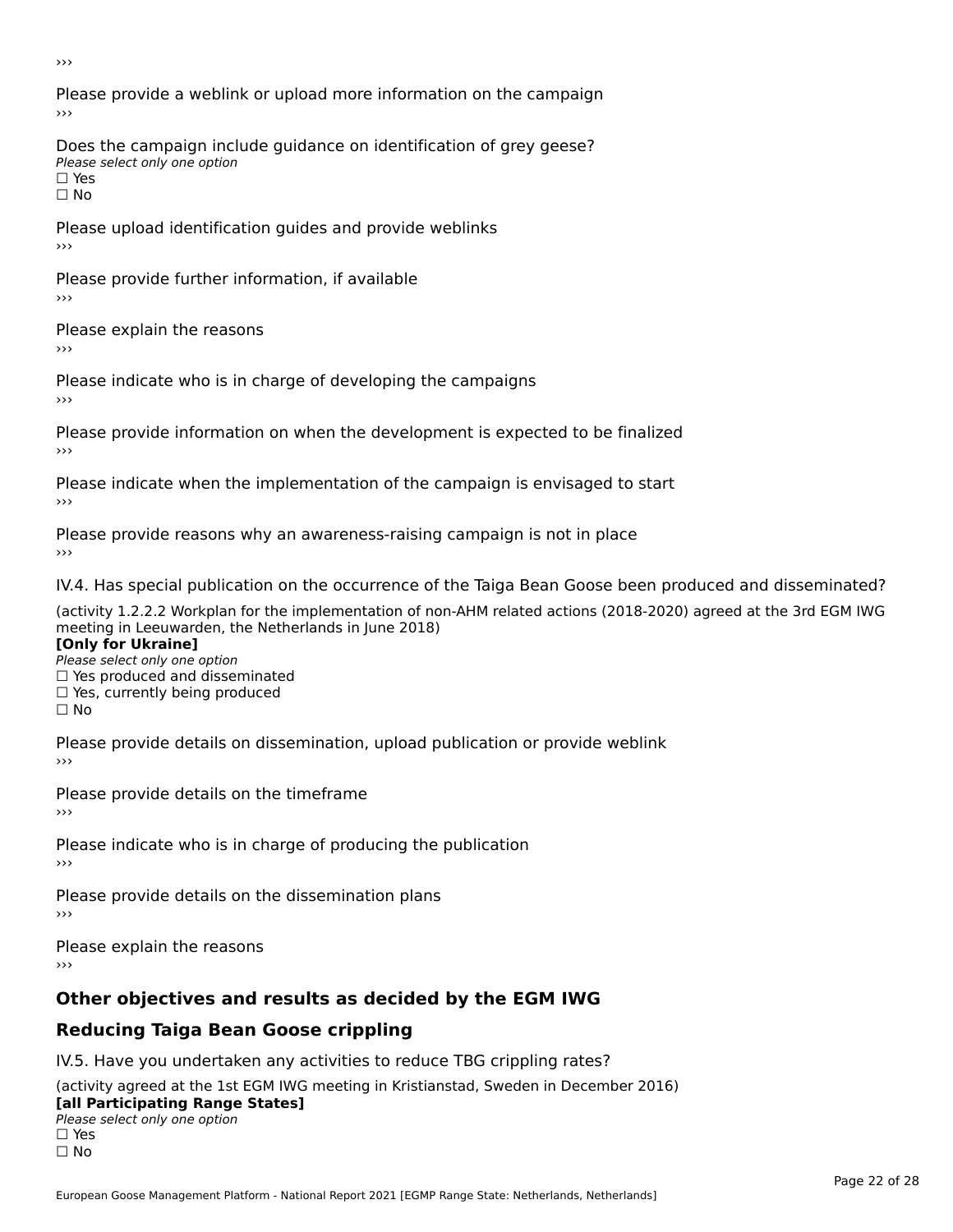☐ Not applicable

Please provide details on the activities

Please explain the reasons

Please explain the reasons

### **Raising identification skills and awareness amongst hunters**

IV.6. Have training programmes to develop identification skills amongst hunters been organized by national rv.o. riave training pro<br>hunting associations?

(activity agreed at the 1st EGM IWG meeting in Kristianstad, Sweden in December 2016) **[all Participating Range States]**[all Participating Range States] **Lan Tarticipating Range**<br>Please select only one option ☐ Yes☐ No□ Not applicable

Please provide more information on the training programmes

Have the training programmes been developed in cooperation with BirdLife partners and other conservation NGOs?Please select only one option☐ Yes☐ No

Please provide a list of cooperating partners

Please provide more information of detailed activities with partners

Please upload any relevant materials

Please provide weblinks

Please explain the reasons

Please explain the reasons›››

Please explain the reasons›››

#### **Optionally, please provide any other information related to the implementation of the TBG ISSAP**

Please provide information here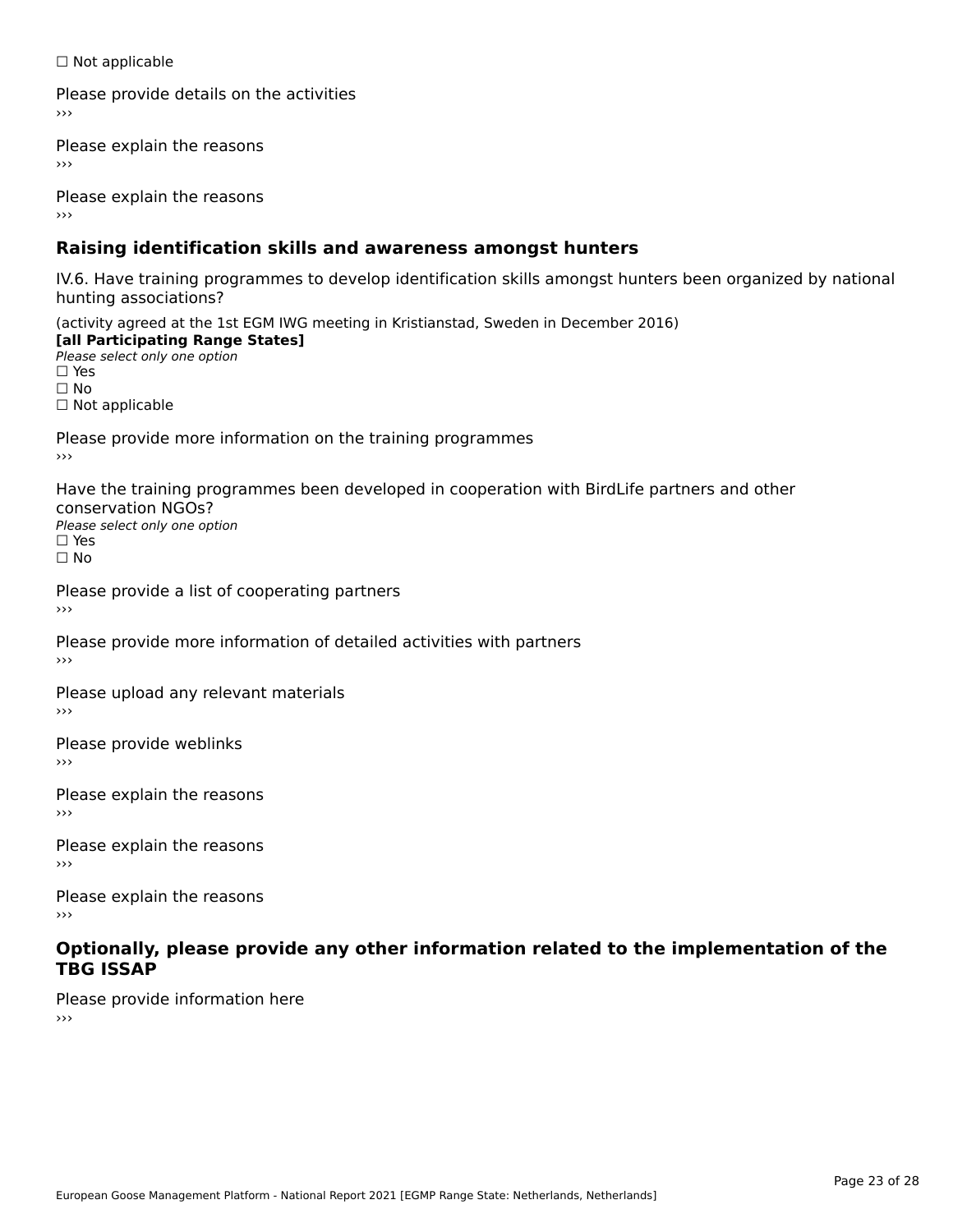### **V. Sub-section B: Taiga Bean Goose International Single SpeciesAction Plan (TBG ISSAP) - Western and Central Management Units**

Participating Range States: **Denmark**, **Finland**, **Norway, Sweden**, **UK**

### **Objective 1 Increase survival rate of adults**

#### **Result 1.2 Illegal harvest is reduced to non-significant levels**

V.1. Is TBG shooting investigated in north-east Jutland and Zealand?

(activity 1.2.2.1 Workplan for the implementation of non-AHM related actions (2018-2020) agreed at the 3rd EGM IWG meeting in Leeuwarden, the Netherlands in June 2018) **[Only for Denmark]** 

**□ Please select only one option** □ Yes<br>□ No

Please indicate what activities have been undertaken›››

Please provide results, relevant publications and weblinks ›››

Please explain the reasons›››

#### **Result 1.3: Impact of huntable native predators in breeding and moulting areas is reduced**

V.2. Are annual campaigns undertaken amongst hunters in the breeding areas to strengthen fox v.z. Are annual campaigns und<br>management in your country?

(activity 1.3.1.1 Biannual Taiga Bean Goose implementation plan agreed at the 1st EGM IWG meeting in Kristianstad, Sweden in December 2016)

**[Only for Finland]** Please select only one optionriease<br>□ Yes □ Yes<br>□ No

Please list the areas where the campaigns are being undertaken

Please list the hunting associations involved

Please provide any other relevant details and weblinks ›››

Please explain the reasons

V.3. Has fox management in northernmost Finland been further strengthened by the Finnish Wildlife v.5. Has fox management in northernmost F<br>Agency and the Forestry and Parks Service?

(activity 1.3.1.2 Biannual Taiga Bean Goose implementation plan agreed at the 1st EGM IWG meeting in Kristianstad, Sweden in December 2016) Sweden in December 2016)

[Only for Finland]

**Please select only one option** □ Yes<br>□ No

Please explain what activities have taken place

Please provide results, relevant publications and weblinks ›››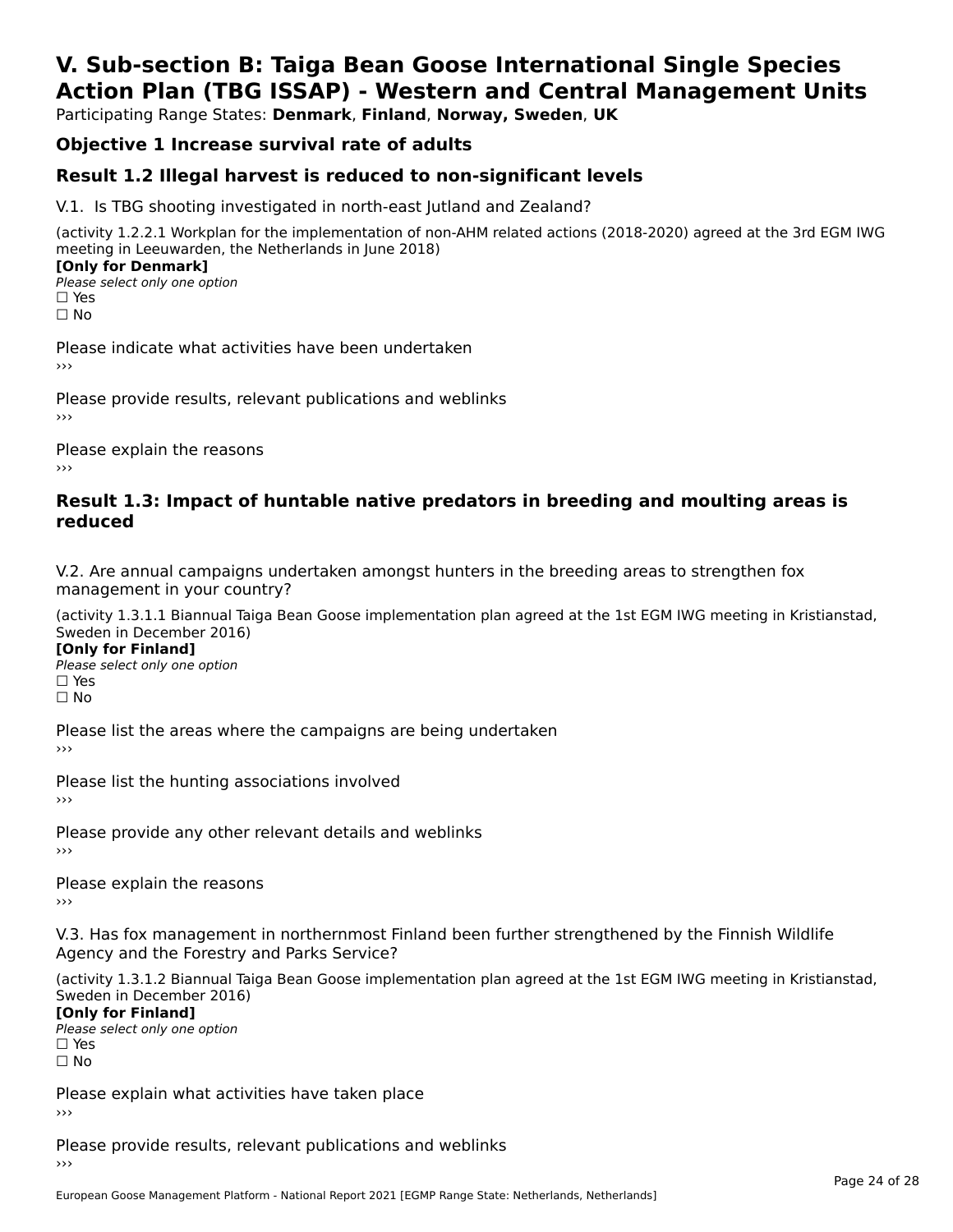### **Result 1.4: Impact of alien predators in breeding and moulting areas is reduced**

V.4. Does your country implement programmes for the eradication of the raccoon dog?

(activity 1.4.1.1 Workplan for the implementation of non-AHM related actions (2018-2020) agreed at the 3rd EGM IWG meeting in Leeuwarden, the Netherlands in June 2018) **[Only for Finland and Sweden]**

**Please select only one option** 

□ Yes<br>□ No

Please provide details about the eradication programme(s) (scope, implementing entities, etc.)

Please provide details on the effectiveness of the programmes

Please provide an update on the current status of the raccoon dog

Please explain the reasons

#### **Objective 2. Increase reproductive rates**

#### **Result 2.2: Intraspecific competition in spring staging areas is reduced**

V.5. Please provide updates on the implementation of the "fields for geese" programme

(activity 2.2.1.1 Workplan for the implementation of non-AHM related actions (2018-2020) agreed at the 3rd EGM IWG meeting in Leeuwarden, the Netherlands in June 2018) <u>Iony</u> ioi swedenj

V.6. Please provide information on the continuation and implementation of the "unharvested-fields-forbirds" programme (within the Common Agricultural Policy)birds" programme (within the Common Agricultural Policy)

(activity 2.2.1.2 and 2.2.1.3) **CONDUCTS**<br> **[Only for Finland]** 

#### **Objective 3. Stop ongoing loss, fragmentation and degradation of habitats, and restore lost, fragmented and degraded habitats**

#### **Result 3.1: Impact of forestry works is reduced**

V.7. Have working models been developed for wildlife-friendly forest management?

(activity 3.1.1.1 Workplan for the implementation of non-AHM related actions (2018-2020) agreed at the 3rd EGM IWG

#### **[Only for Finland]**

**Please select only one option** □ Yes<br>□ No

Please provide details on the working models developed

Are these models being implemented? ∩ne enese moders being<br>Please select only one option □ Yes<br>□ No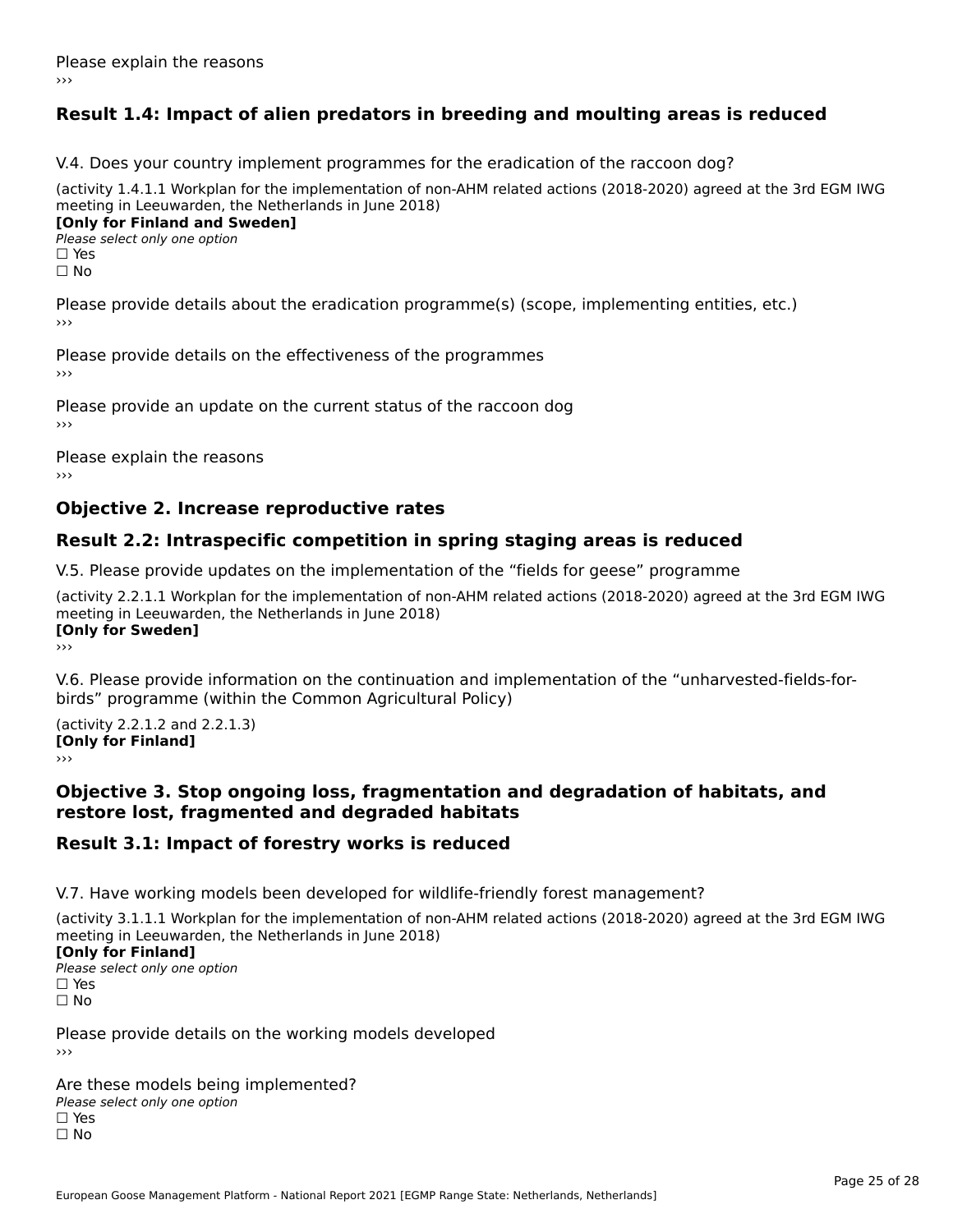Please provide more information on the progress

Have these models been promoted to reach forest owners? ∩ave these models bee<br>Please select only one option □ Yes<br>□ No

Please provide more information›››

Please explain the reasons ›››

Have these models been promoted to reach forest corporations? ∩ave these models bee<br>Please select only one option □ Yes<br>□ No

Please provide more information›››

Please explain the reasons ›››

Please explain the reasons›››

Please explain the reasons›››

V.8. Please indicate the implementation progress to reach the annual goals for mire restoration

(activity 3.1.2.1 Workplan for the implementation of non-AHM related actions (2018-2020) agreed at the 3rd EGM IWG meeting in Leeuwarden, the Netherlands in June 2018) **[all Participating Range States]** ›››

**Result 3.3: Breeding, staging and wintering habitats are not further lost due to oil andgas or renewable energy developments**

#### gas or renewable energy developments

V.9. Are you monitoring the collision risk posed by renewable energy developments to TBG close to the Special Protection Areas, identified as their important wintering sites?

(activity 3.3.1.1 Workplan for the implementation of non-AHM related actions (2018-2020) agreed at the 3rd EGM IWG **[only for Denmark and other Range States as applicable]**

**Please select only one option** □ Yes<br>□ No

Please provide information on the relevant actions that have been undertaken ›››

Please provide any results, if available

Please explain the reasons

### **Result 3.4: Impact of agriculture on natural Taiga Bean Goose habitats is minimized**

V.10. Has the area of managed coastal grasslands under the Common Agricultural Policy (CAP) increased in

(activity 3.4.1.1 Workplan for the implementation of non-AHM related actions (2018-2020) agreed at the 3rd EGM IWG meeting in Leeuwarden, the Netherlands in June 2018) **[only for Finland]**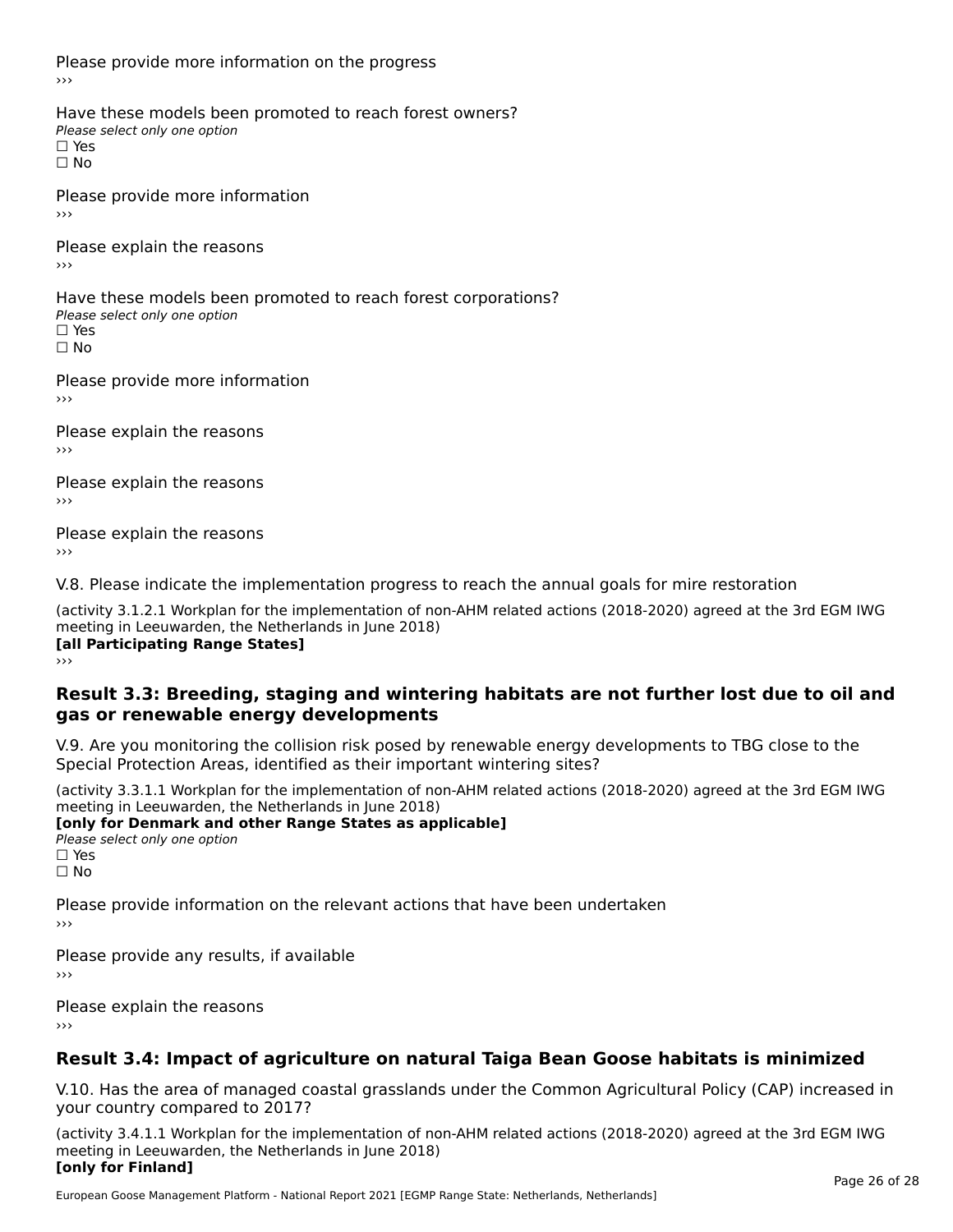Please select only one option □ Yes<br>□ No

Please indicate the size of the total area

›››

Please indicate the additional area managed since the beginning of 2017

Please describe the activities undertaken on grassland management ›››

Please upload relevant documentation and provide weblinks

Please explain the reasons

### **Other objectives and results as decided by the EGM IWG**

#### **Review factors possibly contributing to rapid declines in eastern England andimplement appropriate management responses**implement appropriate management responses

V.11. Have possible factors causing population declines in eastern England been reviewed?

(activity 3.4.2. Workplan for the implementation of non-AHM related actions (2018-2020) agreed at the 3rd EGM IWGmeeting in Leeuwarden, the Netherlands in June 2018) meeting in Leeuwarden, the Netherlands in June 2018)<br>**[only for UK]** 

**∐omy for OR**<br>Please select only one option □ Yes<br>□ No

Please describe those factors and provide further information as available

Are appropriate management responses to these factors being implemented? ric appropriace manage<br>Please select only one option ☐ Yesים<br>⊡ No

Please provide information on the activities implemented ›››

Please provide information about the main achievements and results›››

Please explain the reasons›››

Please explain the reasons ›››

### **Reducing Taiga Bean Goose crippling**

V.12. Have you undertaken any activities in the past three years to reduce TBG crippling rates?

(activity agreed at the 1st EGM IWG meeting in Kristianstad, Sweden in December 2016) **[all Participating Range States]**

[all Participating Range States] Please select only one option☐ Yesים<br>⊡ No □ Not applicable

Please provide details on the activities  $\rightarrow$   $>$